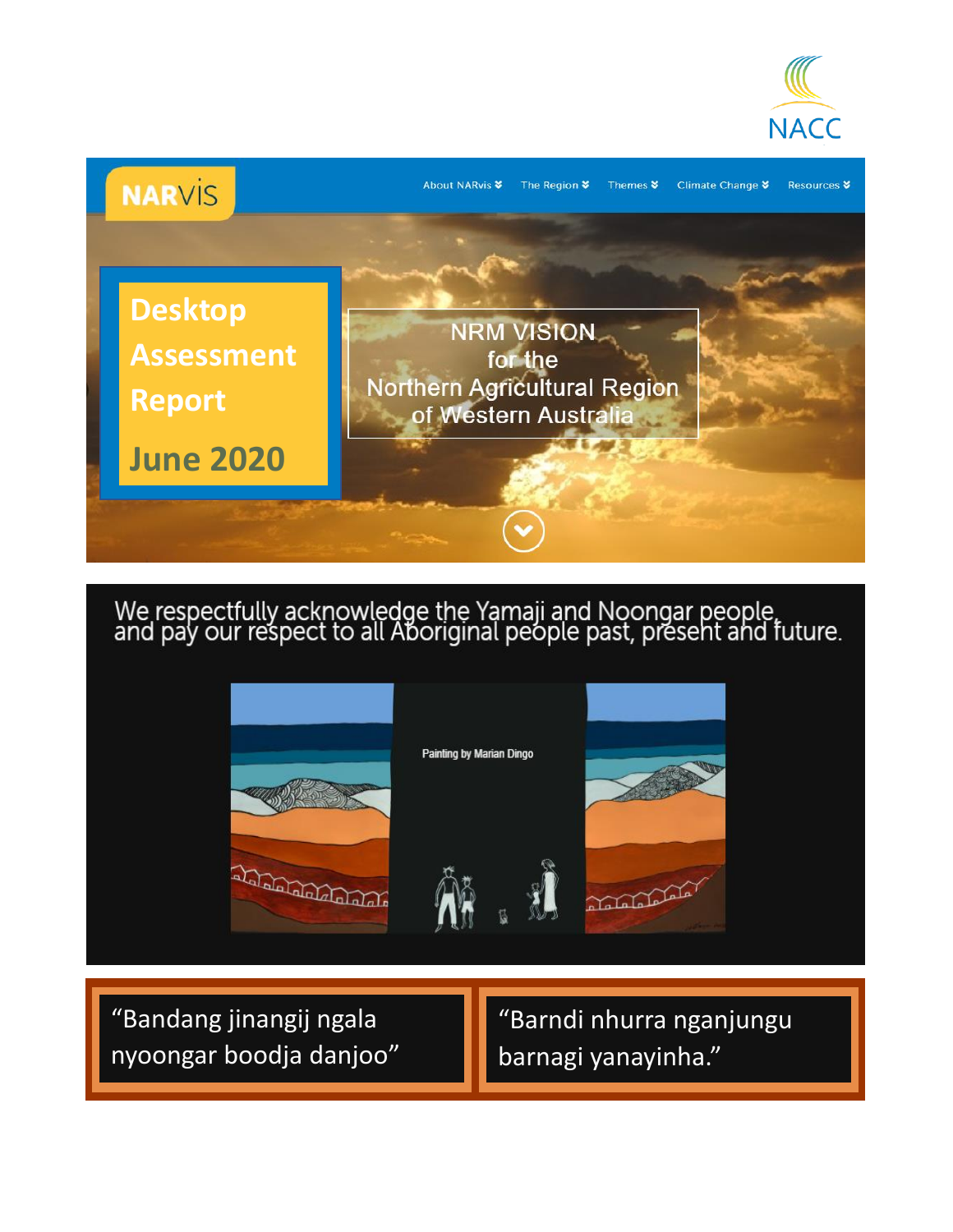

# <span id="page-1-0"></span>**Contents**

| APPENDIX: TECHNICAL & DATA RESOURCES FOR THE NORTHERN |  |
|-------------------------------------------------------|--|
|                                                       |  |
|                                                       |  |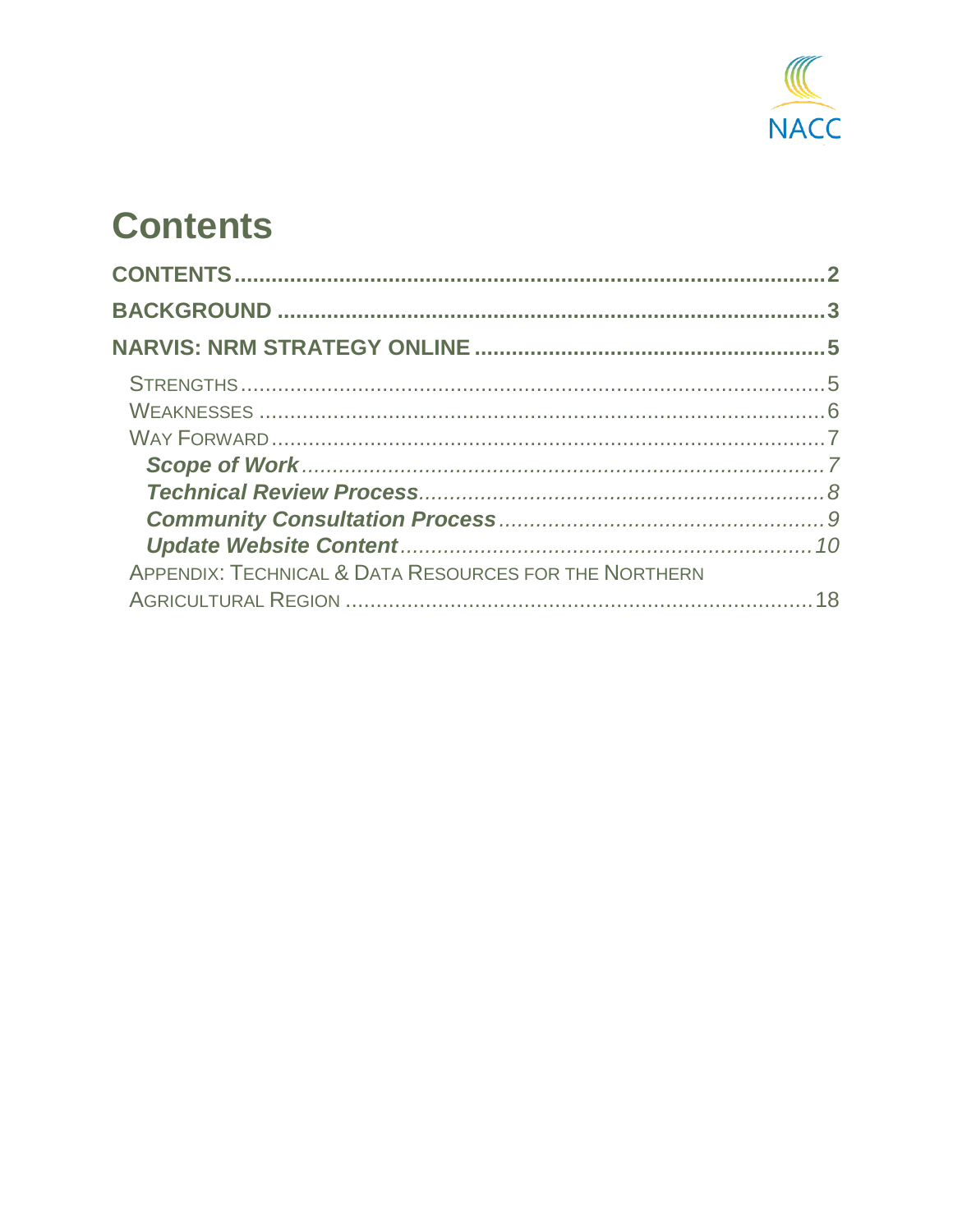

# <span id="page-2-0"></span>**Background**

NACC NRM is currently facilitating an update of the regional natural resources management (NRM) plan for the Northern Agricultural Region (NAR) as per the requirements of the Australian Government's National Landcare Program.

The purpose of the regional NRM plan is to identify and prioritise opportunities for NRM investment in the NAR based on:

- 1) collaboratively defined goals for the long-term economic, social, and environmental sustainability of the region, and
- 2) alignment, where possible and appropriate, with the stated outcomes of the Regional Land Partnerships Program 2018-2023 and the shared priorities of the Western Australian Natural Resources Management Framework 2018.

The current NAR NRM plan is the NARvis, a web-based and GIS-enabled platform containing interactive maps and content. Regional aspirations, goals, and a list of natural assets in the NAR, were generated out of extensive consultation processes in 2004/2005 (resulting in the 2005 regional NRM vision and aspirational targets) and 2012-2014 (resulting in the NAR asset register). The website content was created in 2015, with a focus on climate change impacts and adaptation options, and revised in 2017 to include updated regional aspirations and goals. The NARvis provides summary information relevant to NRM planning and implementation for each of the 15 Shires in the region as well as across several themes including biodiversity, agriculture, and climate change. The NARvis emphasises the role of the Noongar and Yamaji Traditional Owners in regional NRM.

Updating the NARvis will involve:

- 1) A technical component updating the website with the latest available technical knowledge, including traditional knowledge, through desktop review and consultation with subject-matter experts, including a diverse technical working group.
- 2) An extensive community consultation process reviewing and updating the regional aspirations and goals, and the priority assets for NRM investment in the region, based on current and emerging threats, opportunities, and regional priorities.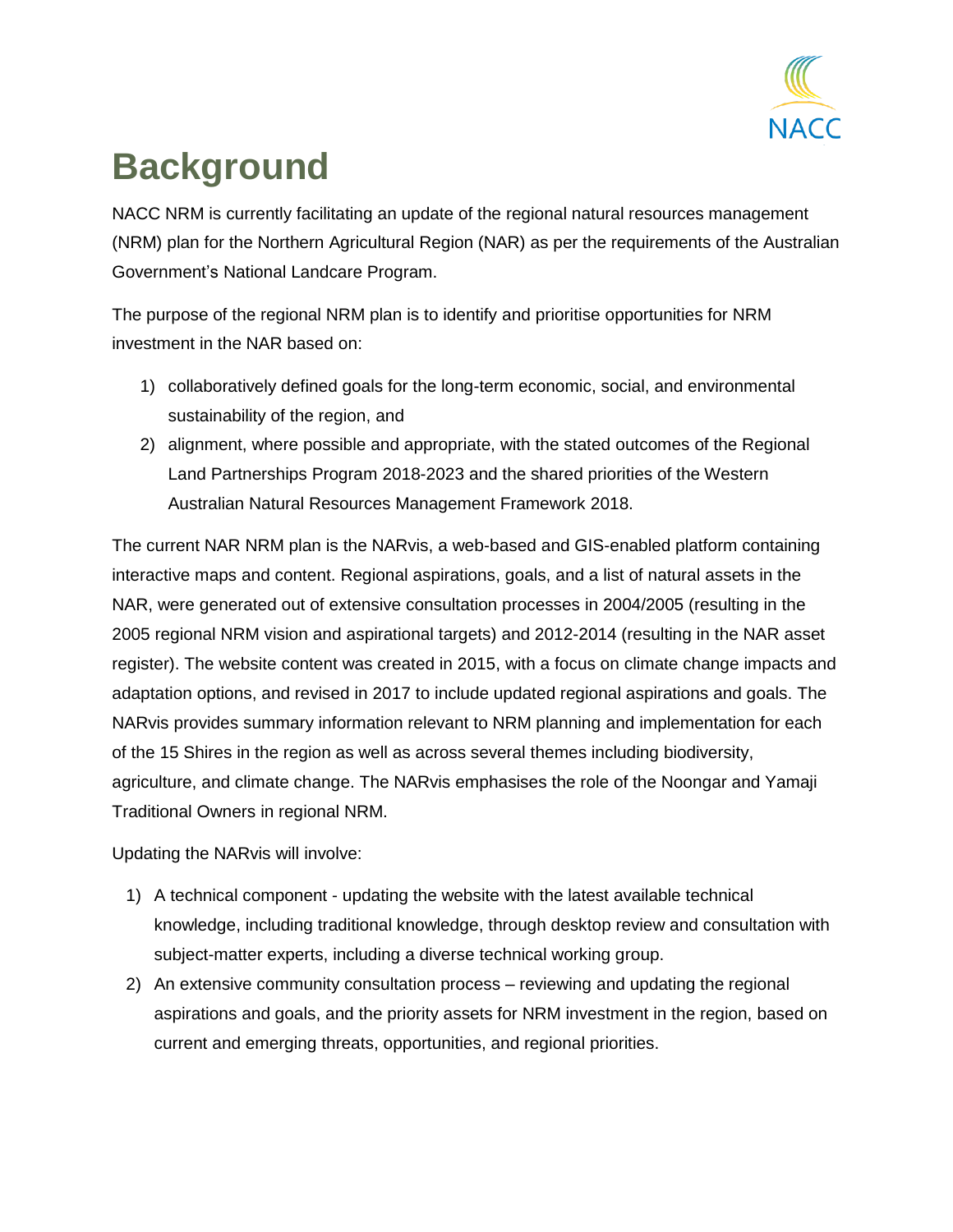

A first step of updating the NARvis platform involved a desktop review of the existing NAR NRM regional plan and the technical data resources available online by the NARvis Project Officer at NACC NRM. Desktop analysis included a review of all the current NRM plans in Western Australia and a literature review of the methodologies used. The results of this assessment are presented here and will be updated following consultation with the NARvis Technical Working Group and during the community consultation process.

#### This report contains

- A preliminary assessment of the strengths and weaknesses of the NARvis
- An outline of the NARvis Project Officer's scope of work
- A description of the activities and timelines for implementation of the technical component and community consultation component of the NARvis update
- A review of each section of the NARvis website with suggestions for amendments as part of the NARvis update
- <span id="page-3-0"></span>- A list of the latest available technical and data resources applicable to the NAR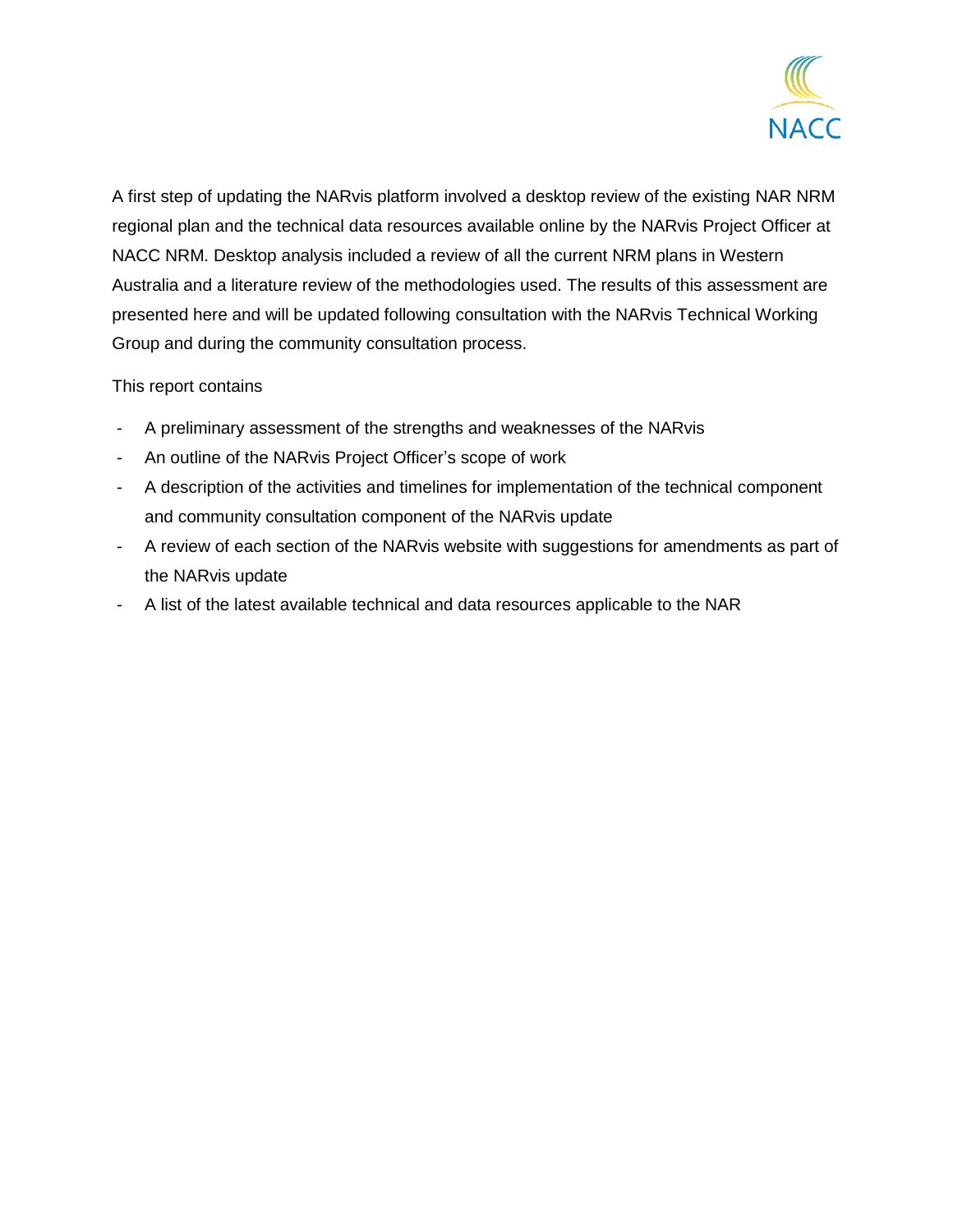

# **NARvis: NRM Strategy Online**

## <span id="page-4-0"></span>**Strengths**

- 1. **The NARvis is based on a long history of consultation with local stakeholders across a variety of sectors**:
	- the 2005 NRM Strategy consultation process which defined the sustainable development vision for the region and identified six assets: atmosphere, biodiversity, community, land, oceans & coasts, and water.
	- the 2012 INFFER-based NAR asset identification and prioritisation process which identified and ranked ~200 spatially explicit natural assets including species and places.
	- the 2015 consultation process to update the 2005 NRM strategy. This process sought to include detailed information on expected climate change impacts and climate change adaptation and mitigation options AND resulted in the current seven regional aspirations and the related 5-year goals and targets under each aspiration.
	- the 2017 update to the NARvis to include more detailed climate change information and a stronger recognition of the role of the Noongar and Yamaji Traditional Owners.
- 2. **The NARvis contains a wealth of information for planning and implementing NRM projects in the NAR**:
	- Tips on grant writing and a place to create a project map and share NRM projects.
	- Shire-specific summaries across a variety of data sets.
	- Spatially explicit biodiversity and land use data using interactive maps.
	- Detailed information under each theme, including publications and links to other sites.
- 3. **The NARvis presents data at the scale of the NRM region and at the scale of each Shire within the region**. This has tremendous value because:
	- a Shire is a political decision-making unit with access to resources and influence that can potentially be mobilised through a mainstreaming approach.
	- summarising Census data and data on threatened species and ecological communities, natural assets, climate, and local NRM groups at a familiar local scale is likely best for informing local actions.
	- natural assets of interest will likely be located within one or a small number of Shires.
- 4. **The NARvis provides well-balanced coverage of the agricultural, biodiversity, and community** aspects of sustainable development in the NAR via seven well-defined themes.
- 5. **The NARvis provides clear aspirations and specific goals for 2020** that are collaboratively developed, region specific, and organised under each of the seven themes.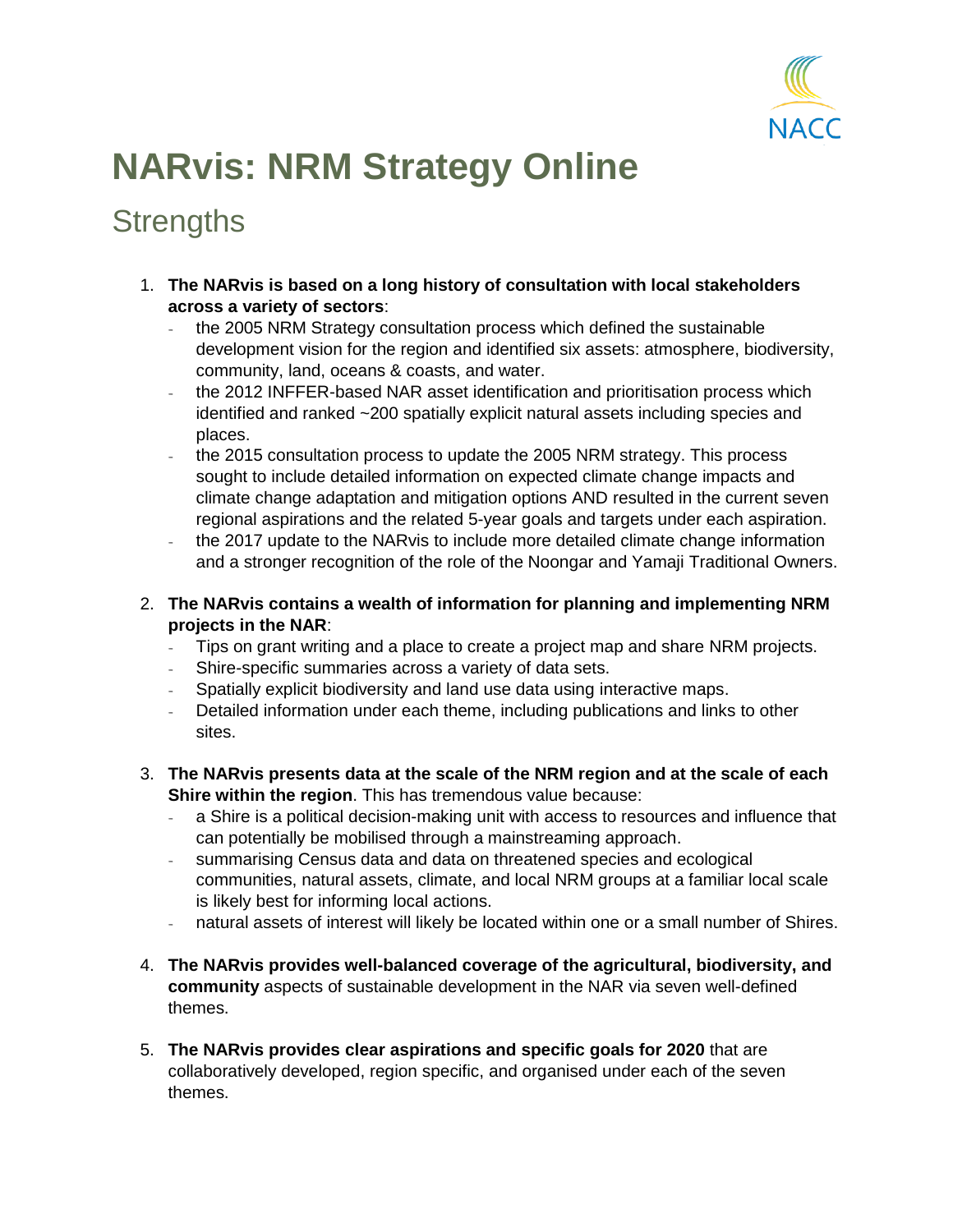

6. **The NARvis includes an interactive map of the region on the home page** which enables navigation of the site at scales that are likely to be relevant to users.

## <span id="page-5-0"></span>**Weaknesses**

- 1. **The NARvis contains no baseline data against which to measure progress** 
	- Not problematic for some goals e.g.: "25 management activities undertaken on sites of cultural and heritage significance by 2020" OR "75% of land managers engaging in coordinated management of invasive species".
	- Problematic for others e.g.: "Populations of threatened species and ecological communities are maintained or increased" OR "Increased community participation and capacity in the conservation of the region's natural resources".
- 2. **The NARvis goals and targets were developed up until 2020 and need to be updated,** which will involve identifying new goals and setting new targets for the next five to ten years.
- 3. **The NARvis contains many data and other resources that are now several years out of date** 
	- The population trends and diversity data are based on Census data from 2011; more recent data are available now from Census 2016.
	- Since 2014, many more resources relevant to the NAR have become publicly available and could be included in the website (see attached Appendix: Technical & Data Resources for the Northern Agricultural Region).
	- The interactive maps have a few bugs that need to be corrected (e.g. not all polygons are labelled) and would benefit from updating (e.g. remnant vegetation, protected areas).
	- The News and Grants Calendar features have not been updated for several years.
	- Contact details are out of date.

#### 4. **The NARvis contains many broken links and non-functional apps**

- Links to the Australian Bureau of Statistics pages for each Shire are outdated.
- The 'Share Your Project' and 'Create a Map' features do not work.
- 5. **The NARvis website includes unnecessary duplication of some components of the NACC NRM website**
	- The Grant Calendar, Tools & Apps, and News pages are probably better hosted on the NACC NRM website where related content is maintained and updated regularly.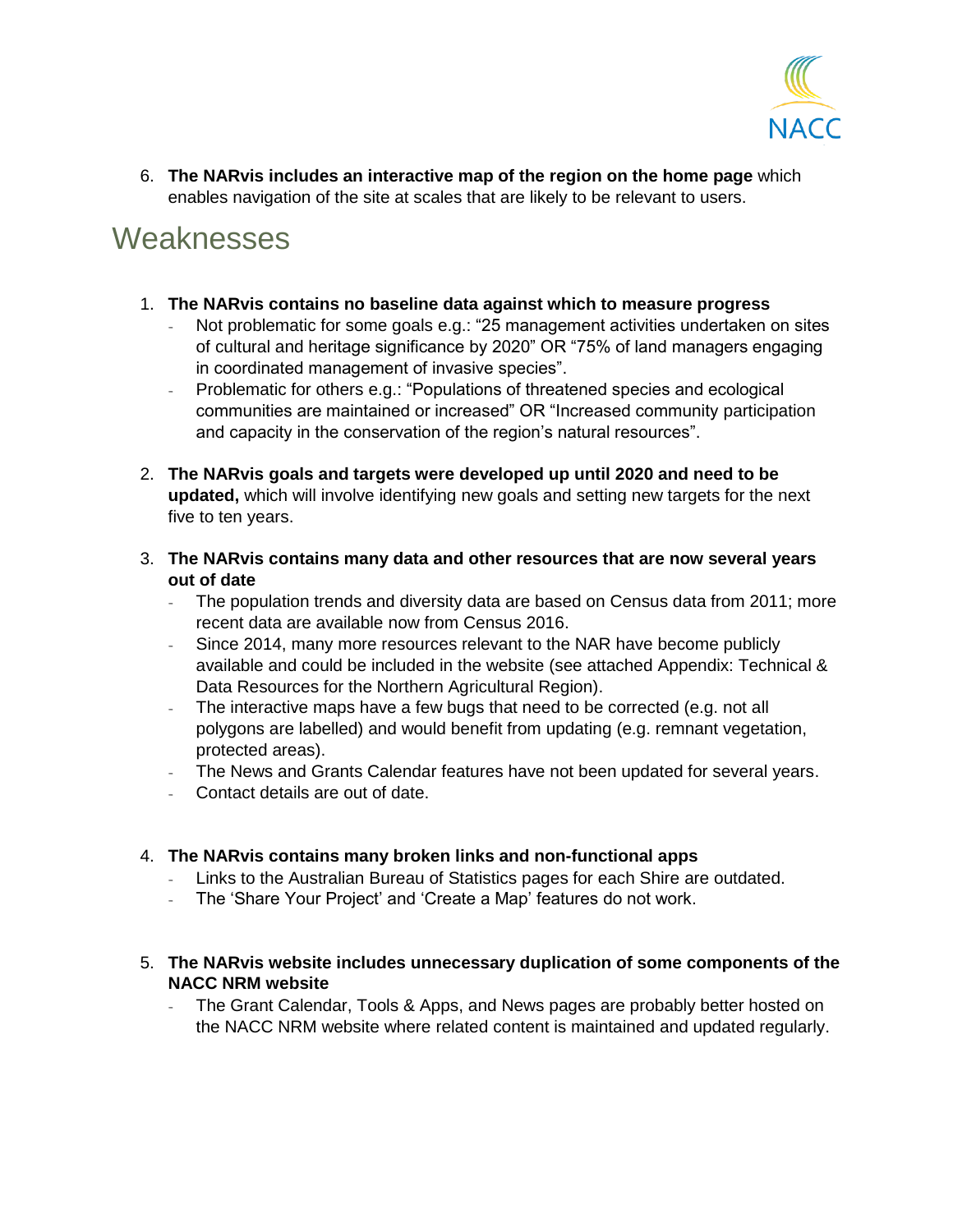

- 6. **The NARvis websites includes some navigation pathways that are not userfriendly** 
	- The tabs along the top of screen do not navigate to a thematic page when clicked, and when you click on the top-level tabs, the drop-down menus close.
	- The three homepage screens each show for too short a time to use the links provided (e.g. to the instruction video).
	- Climate change seems odd as its own tab this is a cross-cutting issue which probably belongs in the region description, with further discussion under each theme.
	- Aboriginal History and Culture seems odd as a Theme given that all other themes are biophysical – Noongar and Yamaji Traditional Owners are, rather, a crucial partner and traditional ecological knowledge an important cross-cutting issue.

# <span id="page-6-0"></span>Way Forward

#### <span id="page-6-1"></span>**Scope of Work**

- Build on all the work that has already been done.
- Conduct a rigorous and comprehensive community consultation and technical review process, using elements of the INFFER and Thresholds of Potential Concern methodologies as appropriate.
- Plan the consultation and technical process around reviewing, updating, and refreshing the existing NARvis content and platform.
- Focus the consultation and technical process on agreeing upon a higher level, longterm vision for the region, supported by updated aspirations, goals, and targets.
- Develop a communications and training plan to deliver and support the use of the NARvis platform by partner organisations.
- Keep an open mind throughout the consultation process and adjust the scope of work in line with feedback received from those participating in the NRM regional planning process.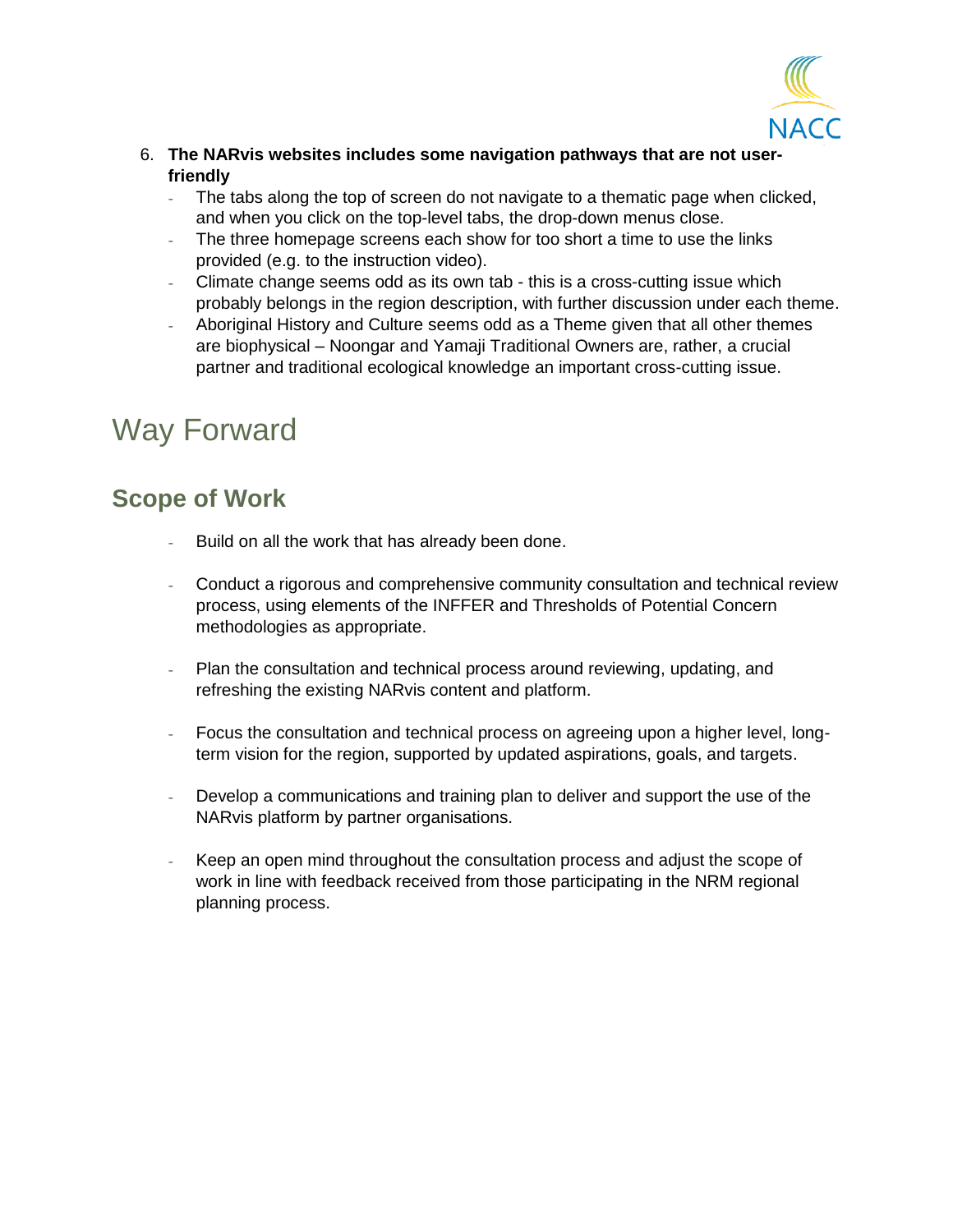|                                         |                 |                       |           |      |        |                                 |                                 | <b>NACC</b> |
|-----------------------------------------|-----------------|-----------------------|-----------|------|--------|---------------------------------|---------------------------------|-------------|
|                                         |                 | Methodology<br>Jul 17 |           |      |        | <b>Draft strategy</b><br>Mar 31 | <b>Final strategy</b><br>Jun 30 |             |
| 2020                                    | May             | Jul<br>$\vert$ Sep    | Nov       | 2021 | Mar    | May                             | Jul                             | 2021        |
|                                         | Today           |                       |           |      |        |                                 |                                 |             |
| <b>Preparatory Phase</b>                | May 12 - May 15 |                       |           |      |        |                                 |                                 |             |
| <b>Phase 1: Methodology Development</b> |                 | May 18 - Jun 30       |           |      |        |                                 |                                 |             |
| Phase 2: Initial Stakeholder Engagement | $Jul$ 1         |                       | Sep 30    |      |        |                                 |                                 |             |
| <b>Phase 3: Draft Strategy</b>          |                 |                       | $-$ Oct 1 |      |        | Mar 31                          |                                 |             |
| <b>Phase 4: Revisions</b>               |                 |                       |           |      | -Apr 1 |                                 | May 31                          |             |
| Delivery                                |                 |                       |           |      |        | -Jun 1                          | <b>Jun 30</b>                   |             |
| <b>Communications &amp; Outreach</b>    | <b>Jun 25</b>   |                       |           |      |        |                                 |                                 | Aug 31      |
|                                         |                 |                       |           |      |        |                                 |                                 |             |

*Figure 1: Timeline for revision and update of the NARvis.*

### <span id="page-7-0"></span>**Technical Review Process**

**June 2020**: Desktop review of NARvis content and platform (current report).

**June 2020**: Establish Technical Working Group (TWG) and conduct Inception meeting. The role of the TWG will be to:

- 1. Inform the 2021 update of the Regional Natural Resource Management Strategy for the Northern Agricultural Region, i.e. the NARvis;
- 2. Review and advise on changes to the Northern Agricultural Region [asset register,](https://www.narvis.com.au/wp-content/uploads/2015/06/NACC-INFFER-workshop_final-report_240712.pdf) with a view to informing NRM investment in the region;
- 3. Provide a technical review and assessment of community NRM priorities arising from the consultation process; and
- 4. Advise on the best ways to incorporate new and emerging datasets that are relevant to the Northern Agricultural Region into the NARvis platform.

The TWG will be composed of 12 technical experts representing government departments, research institutions, and NRM organisations. Members of the TWG will bring thematic and region-specific expertise on Aboriginal engagement, biodiversity conservation, climate change, sustainable production, and natural resource management to bear to ensure relevant and feasible NRM priorities are identified for the region through the community consultation process.

<span id="page-7-1"></span>**June 2020 – Mar 2021**: Collect and synthesise relevant technical resources and data for the NAR and use these to update the NARvis; ensure ground-truthing through regular engagement with the TWG.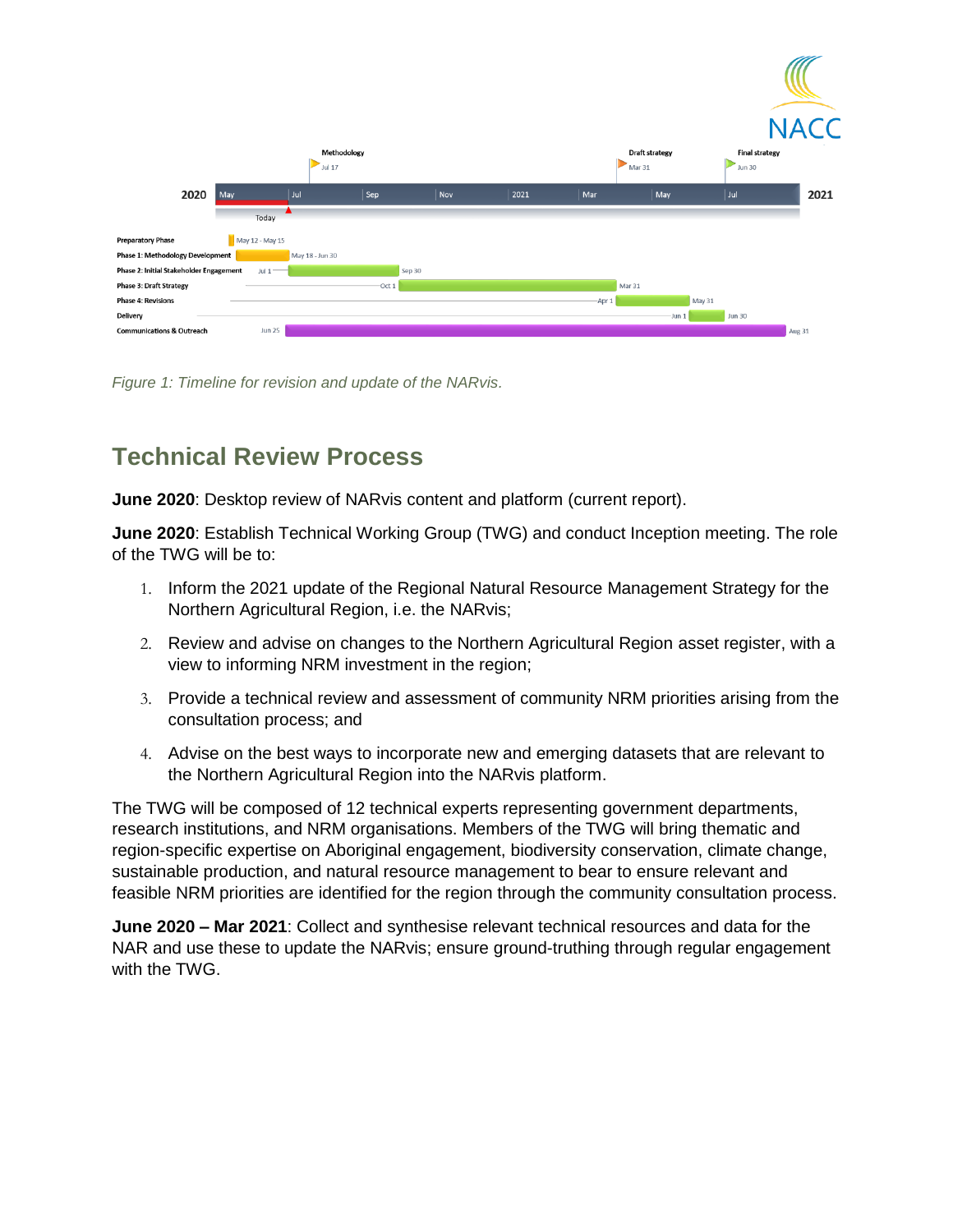

## **Community Consultation Process**

**June – July 2020**: Conduct a scoping survey (online with telephone follow-up as required) with NACC NRM staff and stakeholders as the target population, to inform the design of the wider community consultation process. The purpose of the survey is to:

- 1. Introduce the current round of regional NRM planning;
- 2. Identify if, and in what ways, stakeholders are using the NARvis platform; and
- 3. Obtain a first impression of what stakeholders would like the regional NRM plan to deliver and how stakeholders wish to be engaged in regional NRM planning.

**July 2020 – Feb 2021**: Conduct a minimum of six local and regional community consultation workshops. Workshops will include a diverse range of stakeholders to be identified in consultation with NACC NRM program teams. Participatory planning techniques will be used in the workshops and discussions will focus on:

- 1. Evaluating the stated NRM vision for the NAR and assessing whether or not the longterm vision (to 2050) developed in 2005 still represents current and emerging threats, opportunities, aspirations, and priorities in the region.
- 2. Evaluating the current NARvis themes and assessing whether or not these are still relevant and adequately reflect the most important NRM sectors in the NAR.
- 3. Evaluating the current stated aspirations under each theme and assessing whether or not these are still relevant and adequately reflect the most important NRM aspirations for people living and working in the NAR.
- 4. Evaluating the current NAR asset register and assessing whether the list is accurate and complete and whether the prioritisation level of each asset is still relevant and adequately reflects the most important natural assets in the NAR.
- <span id="page-8-0"></span>5. Evaluating the current NRM targets under each theme and developing new SMART medium-to long-term targets (to 2030).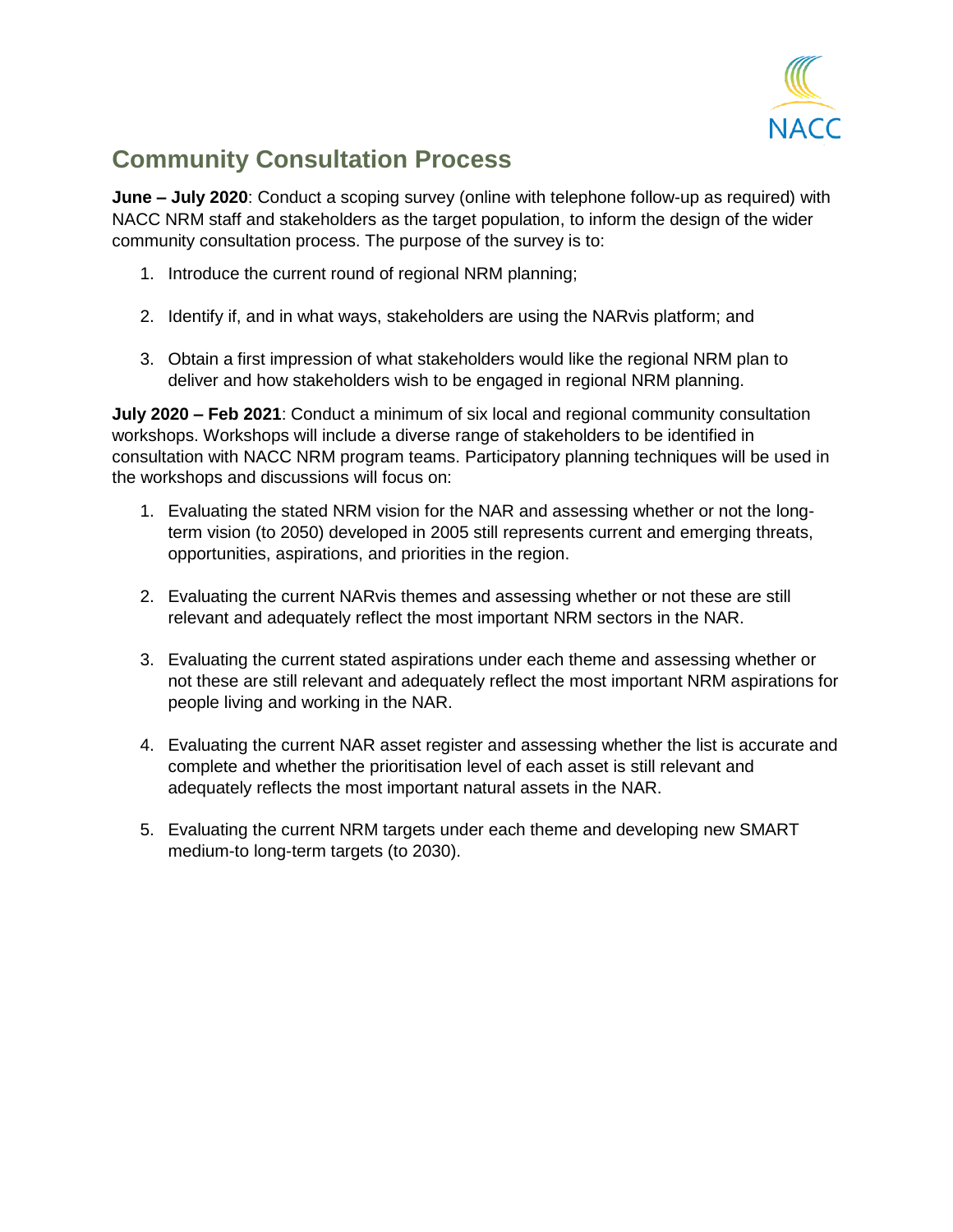

### **Update Website Content**

**July 2021 – May 2020**: Update website content and layout in line with the latest available technical resources and the feedback received from the Technical Working Group and during community consultation workshops.

I have reviewed the content and organisation of the website and offer potential updates in the table below. Achieving these tasks is subject to 1) having access to the available skills and/or budget in the NACC NRM team (including my own skills and time) and 2) the NACC NRM executive, NARvis TWG, and community consultation process also identifying these tasks as necessary and/or desirable.

It is my assessment that the NARvis is best positioned as a project proposal design resource for NRM practitioners in the NAR and should be set up as such. The most important components of the NARvis website in its current form, which should be retained in any revised version, are:

- 1. The regional overview and per Shire summaries that provide background information and details across themes for spatially explicit administrative areas within the region;
- 2. The mapping tools, including the interactive interface with the assets (currently working although due for an update) and the 'Share Your Project' and 'Create a Map' features (currently not working); and
- 3. The lists of aspirations, goals, and targets under each theme.

Please see a detailed review of the NARvis website on the next page.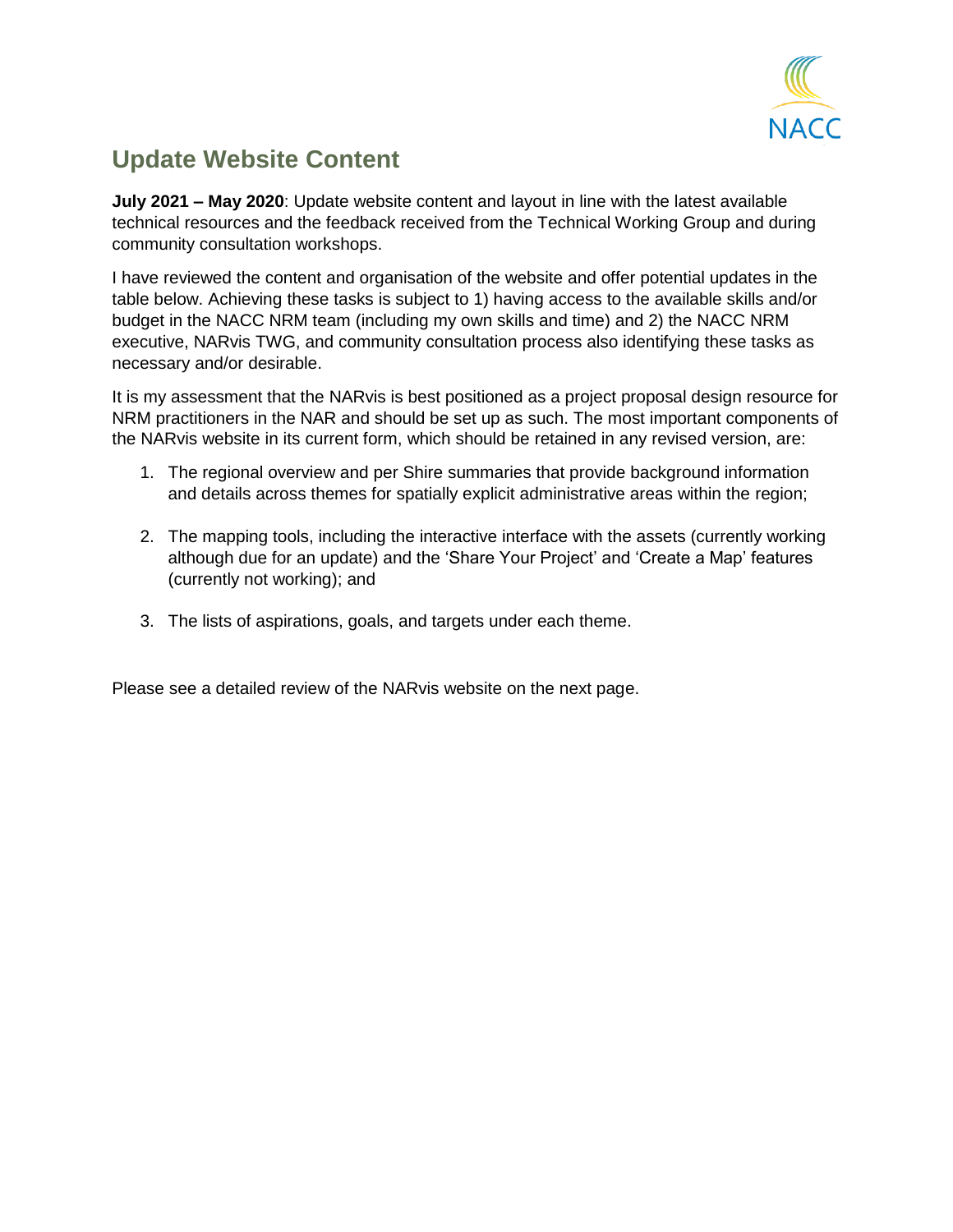

*Table 1: Assessment of each element of the NARvis website, with suggestions for how these elements can be updated and restructured if required.* 

| <b>Element</b>          | <b>Status</b>                           | <b>Proposed Action</b>                                                                                                                                                                                                                               |
|-------------------------|-----------------------------------------|------------------------------------------------------------------------------------------------------------------------------------------------------------------------------------------------------------------------------------------------------|
| <b>Regional Profile</b> | <b>Extremely important feature</b>      | Retain in revised version.                                                                                                                                                                                                                           |
|                         | Population data is out of date          | Update with Census 2016 data and latest WA population<br>forecasts.<br>Update with Aboriginal Heritage Places.                                                                                                                                       |
|                         | Climate data is out of date             | Update with BOM data on current climate.<br>Update with climate projections data from BOM, the Climate<br>Change in Australia Report, and Climate Projections for NRM<br>regions.                                                                    |
|                         | Map of the region is out of date        | Include Houtman-Abrolhos Islands as a new protected area.<br>Update other protected areas.<br>Update remnant vegetation and assets data if this is available.<br>Add a map of the NRM footprint in the region (investment and/or<br>implementation). |
| <b>Shire Profiles</b>   | Extremely important feature             | Retain in revised version.                                                                                                                                                                                                                           |
|                         | Population data is out of date          | Update with Census 2016 data and latest WA population<br>forecasts.<br>Fix links to Australian Bureau of Statistics website.<br>Update profiles of and links to local NRM groups for each Shire.<br>Update with Aboriginal Heritage Places.          |
|                         | Climate data is out of date             | Update with BOM data on current climate.                                                                                                                                                                                                             |
|                         | Biodiversity data may be out of<br>date | Update Publications and Research.                                                                                                                                                                                                                    |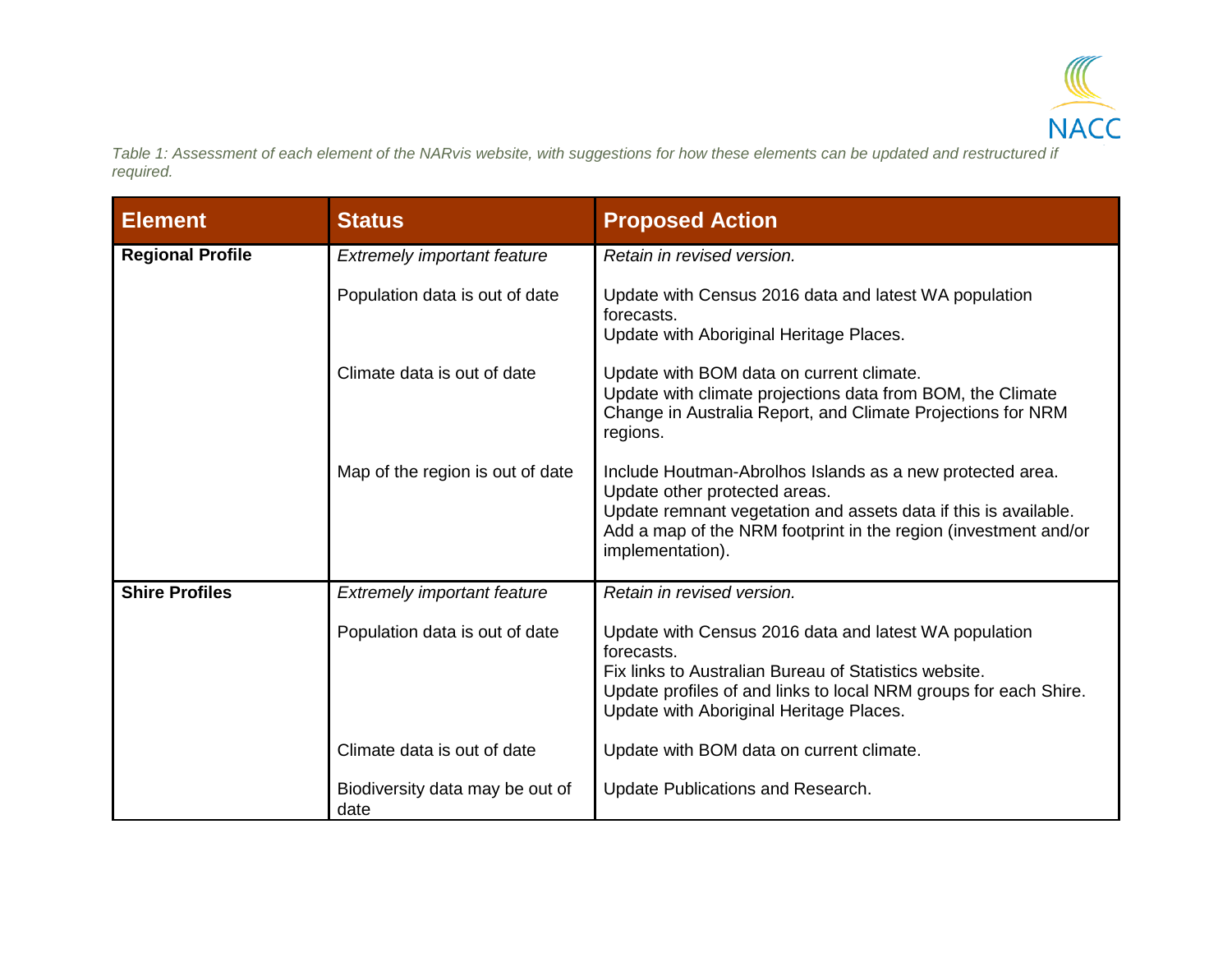

|                                          |                                                                        | Update threatened species, threatened ecological communities<br>and natural assets.<br>Fix maps so that all features (polygons) are correctly labelled and<br>clickable.                                               |
|------------------------------------------|------------------------------------------------------------------------|------------------------------------------------------------------------------------------------------------------------------------------------------------------------------------------------------------------------|
|                                          | Photo galleries could be<br>refreshed                                  | Update photo galleries.<br>Include a downloadable image (map) of the area - e.g. a Google<br>Earth image with the Shire boundary, protected areas etc. drawn<br>on it and/or a cut away from the map on the home page. |
|                                          | News & Updates section is not<br>maintained                            | Consider removing this section and instead linking directly to the<br>news pages for each LGA and for NACC NRM.                                                                                                        |
|                                          | Current Projects section is not<br>maintained                          | Consider removing this section and instead link directly to the<br>current projects page for NACC NRM.                                                                                                                 |
| <b>Regional Aspirations</b><br>and Goals | <b>Extremely important feature</b>                                     | Set up as its own main tab in a revised version.                                                                                                                                                                       |
|                                          | Resources section is not<br>maintained                                 | Update resources section under each aspiration.                                                                                                                                                                        |
|                                          | 'What is Being Done' statement<br>does not seem to link to<br>anything | Remove 'What is Being Done' statement or link it to the correct<br>section.                                                                                                                                            |
|                                          | The 'Share This Page' links do<br>not work                             | Work with NARvis Communications Officer to ensure all links work<br>and set up the sharing format consistently as, for example,<br>Facebook or Twitter cards.                                                          |
|                                          | Currently tucked away under the<br>'About NARvis' tab                  | Make Regional Aspirations and Goals into its own tab as part of a<br>new section of the website where regional groups can easily check<br>if their project is aligned with the regional NRM plan.                      |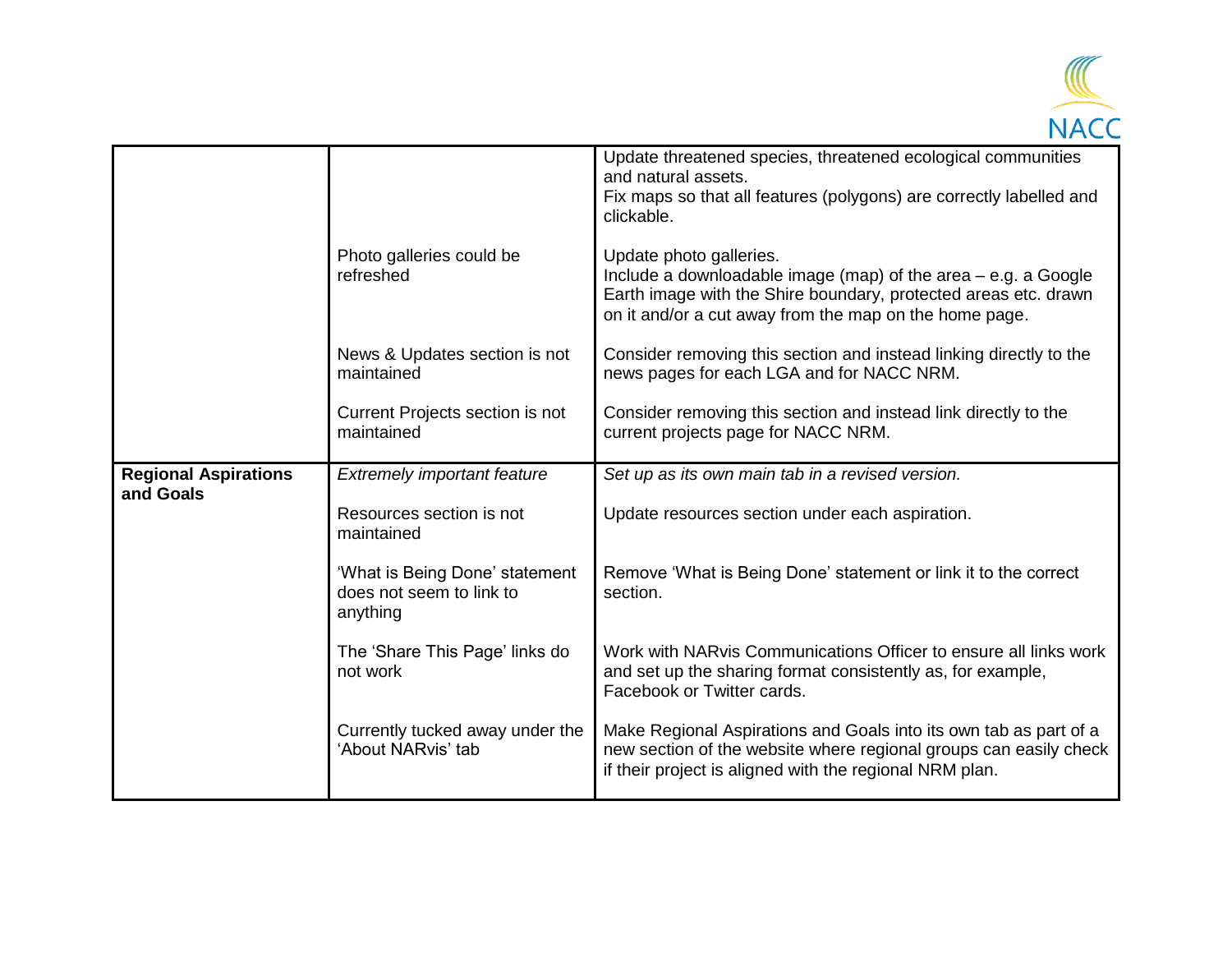

| <b>NARvis Summary</b><br><b>Document</b> | <b>Extremely important feature</b>                           | Retain in revised version.                                                                                                                                                                                                                                                                                                                                                                                                                                                                                                                                               |
|------------------------------------------|--------------------------------------------------------------|--------------------------------------------------------------------------------------------------------------------------------------------------------------------------------------------------------------------------------------------------------------------------------------------------------------------------------------------------------------------------------------------------------------------------------------------------------------------------------------------------------------------------------------------------------------------------|
|                                          | Current version was updated in<br>2017                       | Add an updated version in 2021, after completing the desktop<br>review, technical review, and community consultation process.<br>Archive previous version(s).                                                                                                                                                                                                                                                                                                                                                                                                            |
| <b>Themes</b>                            | <b>Extremely important feature</b>                           | Retain but modify for a revised version. Reformulate this section<br>as a dashboard linking to Thresholds of Potential Concern (or<br>similar).                                                                                                                                                                                                                                                                                                                                                                                                                          |
|                                          | Current themes: Biodiversity,<br><b>Coastal &amp; Marine</b> | Bring Coastal & Marine and Biodiversity together under one<br>Biodiversity theme, with sections for Terrestrial, Coastal, Marine,<br>and Aquatic biodiversity.                                                                                                                                                                                                                                                                                                                                                                                                           |
|                                          | Current themes: Aboriginal<br><b>History &amp; Culture</b>   | Remove Aboriginal History & Culture from themes and incorporate<br>this information rather into the Regional Profile section. All the<br>other themes are biophysical. Aboriginal People are important<br>landowners, land users, conservation practitioners, holders of<br>traditional ecological knowledge, and NRM stakeholders. This<br>needs to be reflected throughout the website in the sections<br>focused on implementation (What Is Being Done, What Can You<br>Do) and knowledge (heritage places).<br>Consider adding bush foods and medicines information. |
|                                          | <b>Current themes: Water</b>                                 | Relabel the Water theme as Freshwater.                                                                                                                                                                                                                                                                                                                                                                                                                                                                                                                                   |
|                                          | Current themes: Geology & Soils                              | Remove the Geology and Soils theme and incorporate this<br>information rather into the Regional Profile section. Feature any<br>information relevant to Soil Health under the (current) Land Use<br>theme.                                                                                                                                                                                                                                                                                                                                                               |
|                                          | Missing theme: Invasive Species                              | Add a new theme: Invasive Species, Pests, and Diseases -<br>Biosecurity.                                                                                                                                                                                                                                                                                                                                                                                                                                                                                                 |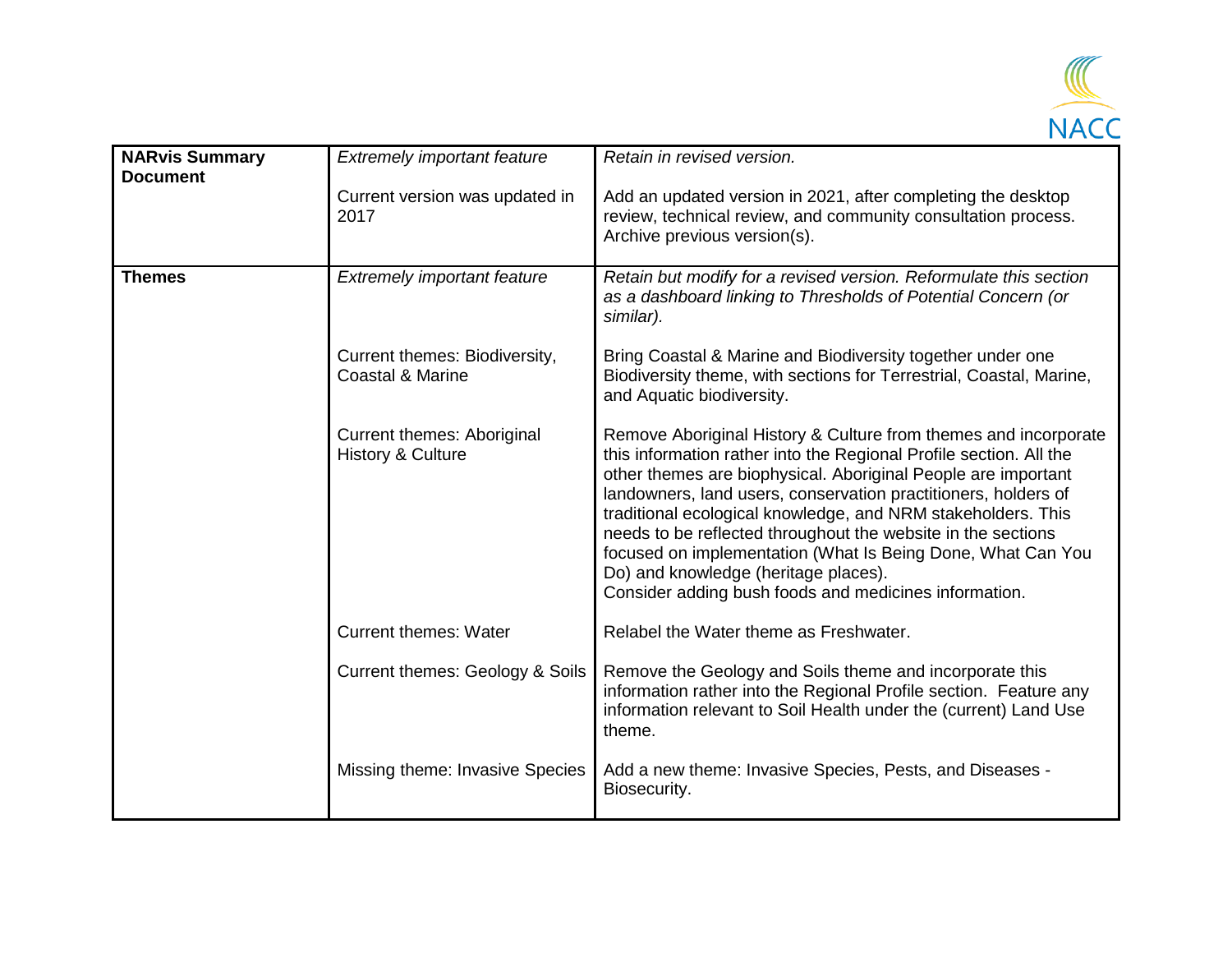

|                       | What's Being Done and What<br>Can You Do sections need to be<br>updated                                                    | Update What's Being Done and What Can You Do sections.<br>Consider setting these up as separate primary tabs or linking to<br>them only via the Get Involved tab.                                                                                                                                                                                                                                                                                                             |
|-----------------------|----------------------------------------------------------------------------------------------------------------------------|-------------------------------------------------------------------------------------------------------------------------------------------------------------------------------------------------------------------------------------------------------------------------------------------------------------------------------------------------------------------------------------------------------------------------------------------------------------------------------|
|                       | Highlights a few species (Mallee<br>Fowl, Carnaby's Cockatoos)                                                             | Avoid highlighting a small number of species. This risks limiting<br>activities to only these species and excluding all those interested<br>groups and partners who work on other species. Rather list all<br>threatened and priority species and ecological communities with<br>photos and whatever information is available.<br>Specific projects on specific species can be listed under the<br>What's Being Done sections, which could be organised around the<br>themes. |
| <b>Climate Change</b> | <b>Extremely important feature</b>                                                                                         | Does not need to stand alone as its own separate section.<br>Integrate impacts for the region into the Regional Profile and<br>specific adaptation and mitigation actions into each of the themes.                                                                                                                                                                                                                                                                            |
|                       | Detailed information on climate<br>change, how models and<br>projections work, definitions of<br>adaptation and mitigation | Shorten substantially into a background paragraph with links to<br>further reading for anyone who is really interested in the nuts and<br>bolts of climate models. Do not include as separate sections.                                                                                                                                                                                                                                                                       |
|                       | Section on climate change<br>impacts in the NAR is out of date                                                             | Update with the latest available climate projections for the region,<br>using the existing format.                                                                                                                                                                                                                                                                                                                                                                            |
|                       | Sector specific climate change<br>vulnerabilities lack sufficient<br>detail                                                | Update main impacts of climate change in the NAR section with<br>expected impacts per theme.<br>Include a discussion of relevant expected climate change impacts<br>within each theme.                                                                                                                                                                                                                                                                                        |
|                       |                                                                                                                            |                                                                                                                                                                                                                                                                                                                                                                                                                                                                               |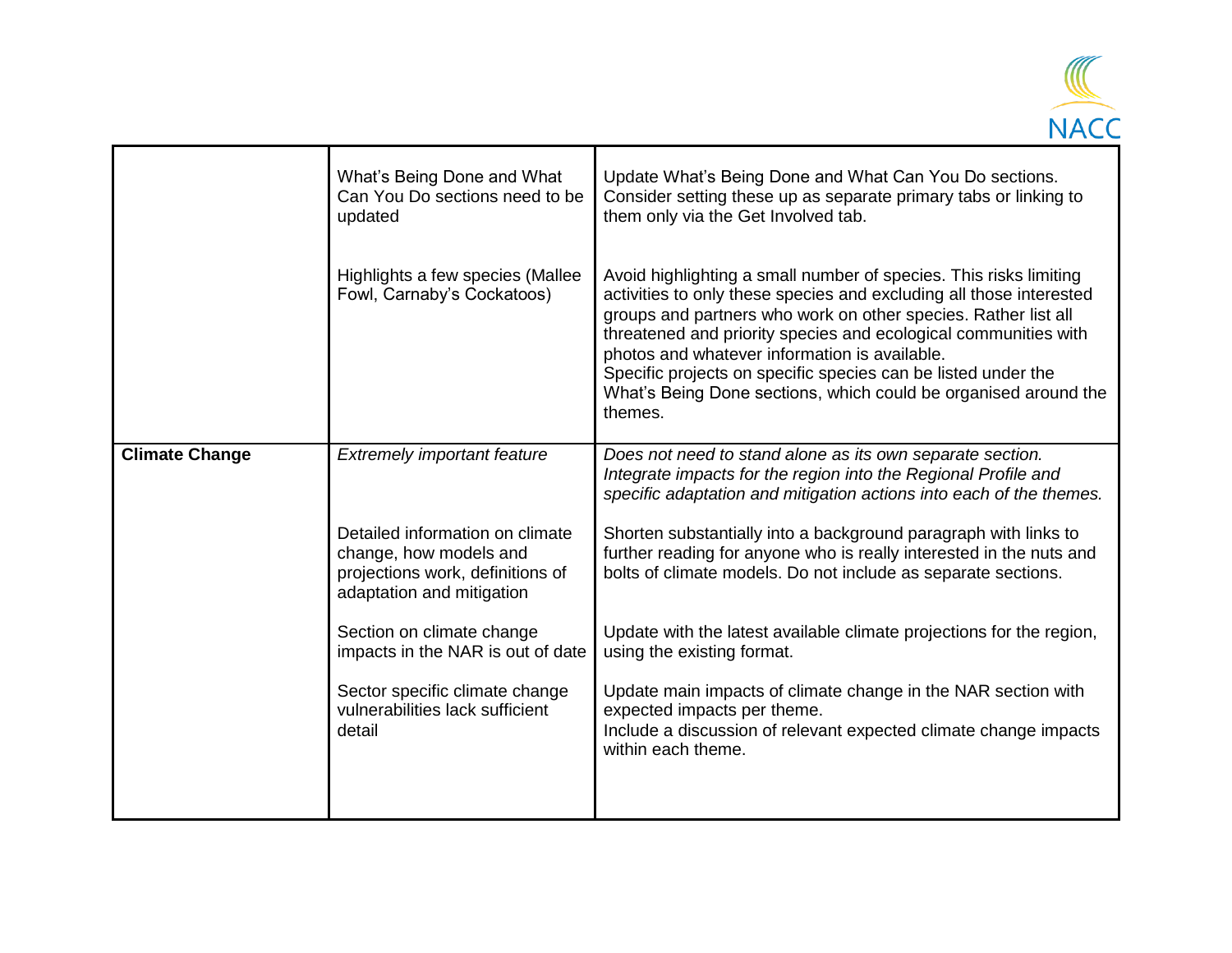

| <b>Resources</b> | Important feature                                                                                                                        | Retain but modify for a revised version.                                                                                                                                                                                                                                 |
|------------------|------------------------------------------------------------------------------------------------------------------------------------------|--------------------------------------------------------------------------------------------------------------------------------------------------------------------------------------------------------------------------------------------------------------------------|
|                  | Tips on grant writing is useful<br>but the grants calendar is not<br>being maintained and the<br>'Create a Map' feature does not<br>work | Update tips on grant writing.<br>Provide links to new resources on grant writing.<br>Ensure that the map making tool works.<br>Link the Grants Calendar to a similar section of the NACC NRM<br>website, where it is being regularly updated, or remove this<br>feature. |
|                  | Not clear if CoastCare<br>Resources belongs as a<br>separate section here                                                                | Check with team if this is still needed. If not, then remove it. If yes,<br>then either update it or move it to the NACC NRM website.                                                                                                                                    |
|                  | Map Gallery is a nice feature -<br>may need updating and not all<br>apps work                                                            | Update Map Gallery to include some static maps for download as<br>well as the interactive maps.<br>Update interactive maps here required.<br>Ensure all map apps are working.<br>Provide links to other interactive mapping tools.                                       |
|                  | Tools and Apps section is not<br>being maintained.                                                                                       | Remove from the NARvis site and redirect to the NACC NRM<br>website where the list of current apps and tools is maintained.                                                                                                                                              |
|                  | News section is not being<br>maintained                                                                                                  | Remove from the NARvis site and redirect to the NACC NRM<br>website where project news is regularly updated.                                                                                                                                                             |
|                  | Publications list if out of date                                                                                                         | Update publications list.                                                                                                                                                                                                                                                |
|                  | Glossary and references are<br>probably worth keeping in                                                                                 | Ensure that the glossary and reference list reflect other changes<br>made to the website.<br>Update reference list.                                                                                                                                                      |
|                  |                                                                                                                                          |                                                                                                                                                                                                                                                                          |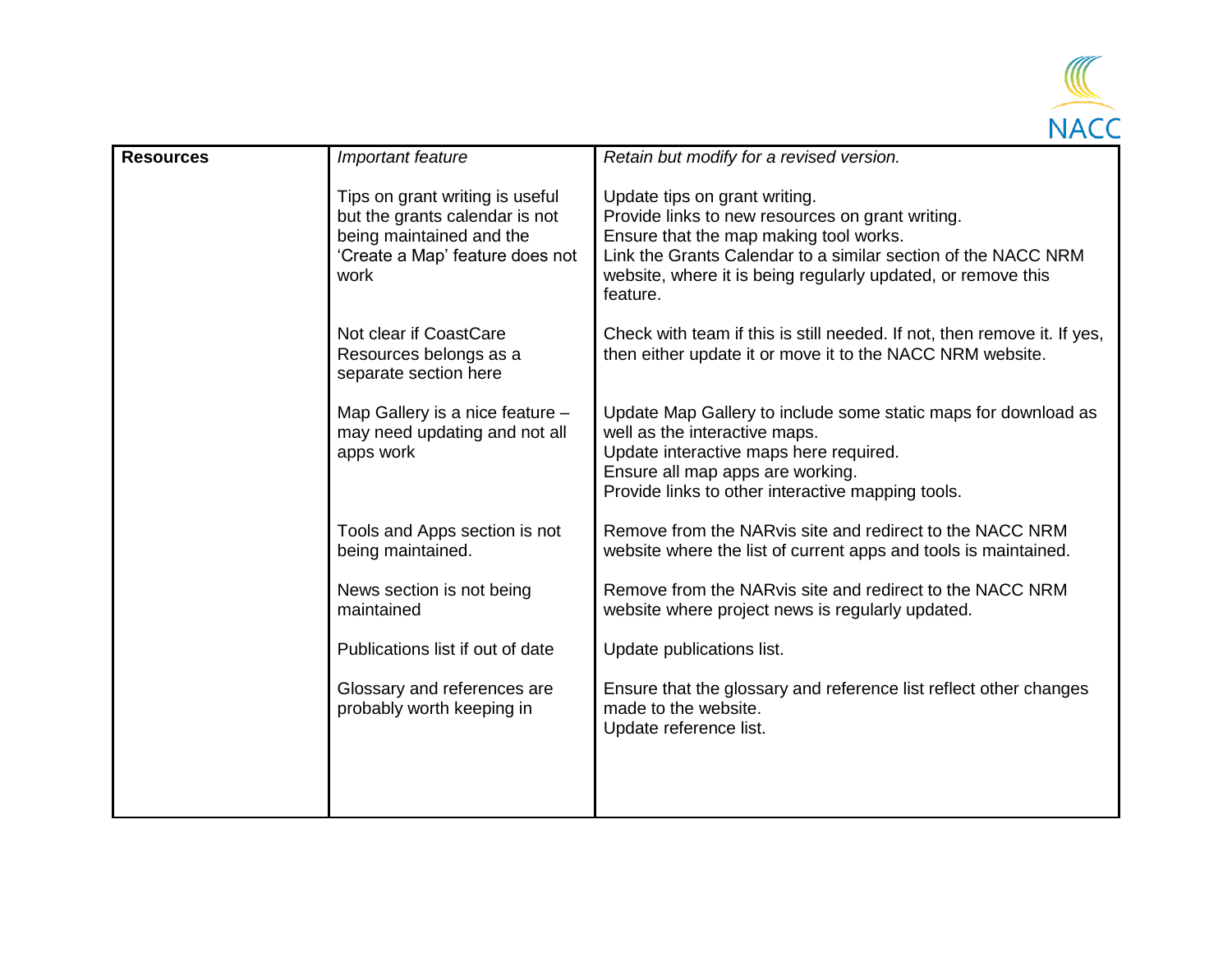

| <b>Get Involved</b>      | Important feature                                                                                    | Retain but modify for a revised version.                                                                                                                                                                                                                                                                                        |
|--------------------------|------------------------------------------------------------------------------------------------------|---------------------------------------------------------------------------------------------------------------------------------------------------------------------------------------------------------------------------------------------------------------------------------------------------------------------------------|
|                          | List of NRM groups in the region<br>is out of date                                                   | Update the list of active NRM groups in the region and ensure<br>these can be sorted by Shire using the existing drop-down menu.                                                                                                                                                                                                |
|                          | 'Share Your Project' feature<br>does not work                                                        | Fix the 'Share Your Project' feature.<br>Add NRM footprint layer to the map.<br>Add a few recent NACC projects as examples.                                                                                                                                                                                                     |
|                          | Not clear if Recycling belongs as<br>a separate section here                                         | Check with team if this is still needed. If not, then remove it. If yes,<br>then either update it or move it to the NACC NRM website.                                                                                                                                                                                           |
| <b>What's Being Done</b> | Important feature                                                                                    | Retain but modify for a revised version.                                                                                                                                                                                                                                                                                        |
|                          | Currently located within each<br>theme                                                               | Consider moving to the Get Involved tab and organising by theme.                                                                                                                                                                                                                                                                |
| <b>Contact Details</b>   | Important feature                                                                                    | Retain in revised version.                                                                                                                                                                                                                                                                                                      |
|                          | Contact details are out of date,<br>directing users to a staff member<br>who has since left NACC NRM | Update contact details. Consider giving Ella's name and the<br>nacc@nacc.com.au email address here or including a contact<br>form, so that Ella can direct the queries to the appropriate person<br>as roles change in the organisation over time.                                                                              |
| <b>Missing Element</b>   | Primary tab for Regional Goals                                                                       | This will add value by directing users to the information they need<br>to be able to check alignment of proposed projects with NRM<br>priorities for the NAR.                                                                                                                                                                   |
|                          |                                                                                                      | This tab should:<br>clearly state the collective long-term vision for the NAR<br>that was developed based on community consultation.<br>show the Regional Land Partnership Program 2018-<br>2023 outcomes relevant to the NAR.<br>show the Western Australian Natural Resources<br>Management Framework 2018 shared priorities. |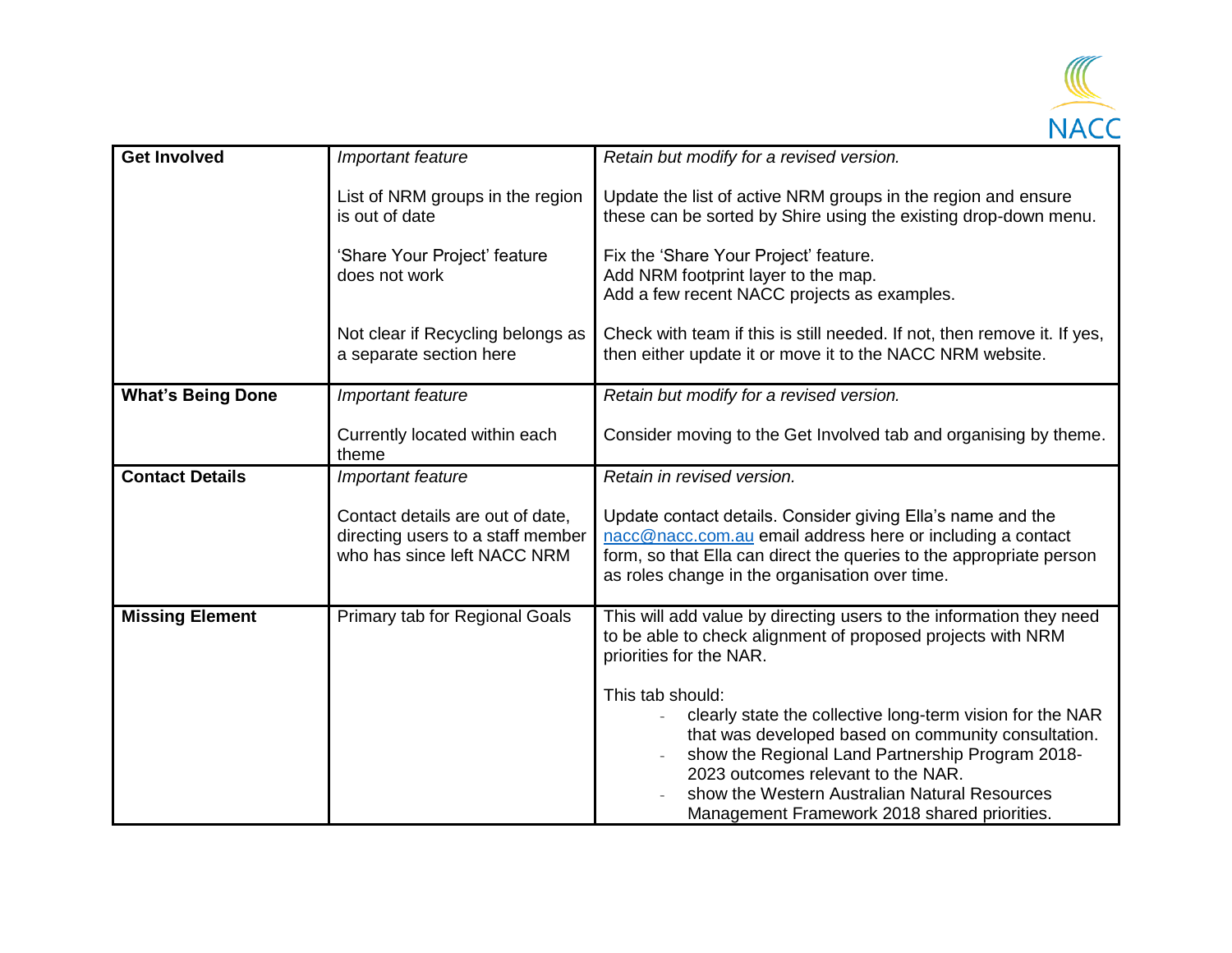

| list the collaboratively defined and region-specific NRM<br>aspirations and goals for the NAR. |
|------------------------------------------------------------------------------------------------|
|                                                                                                |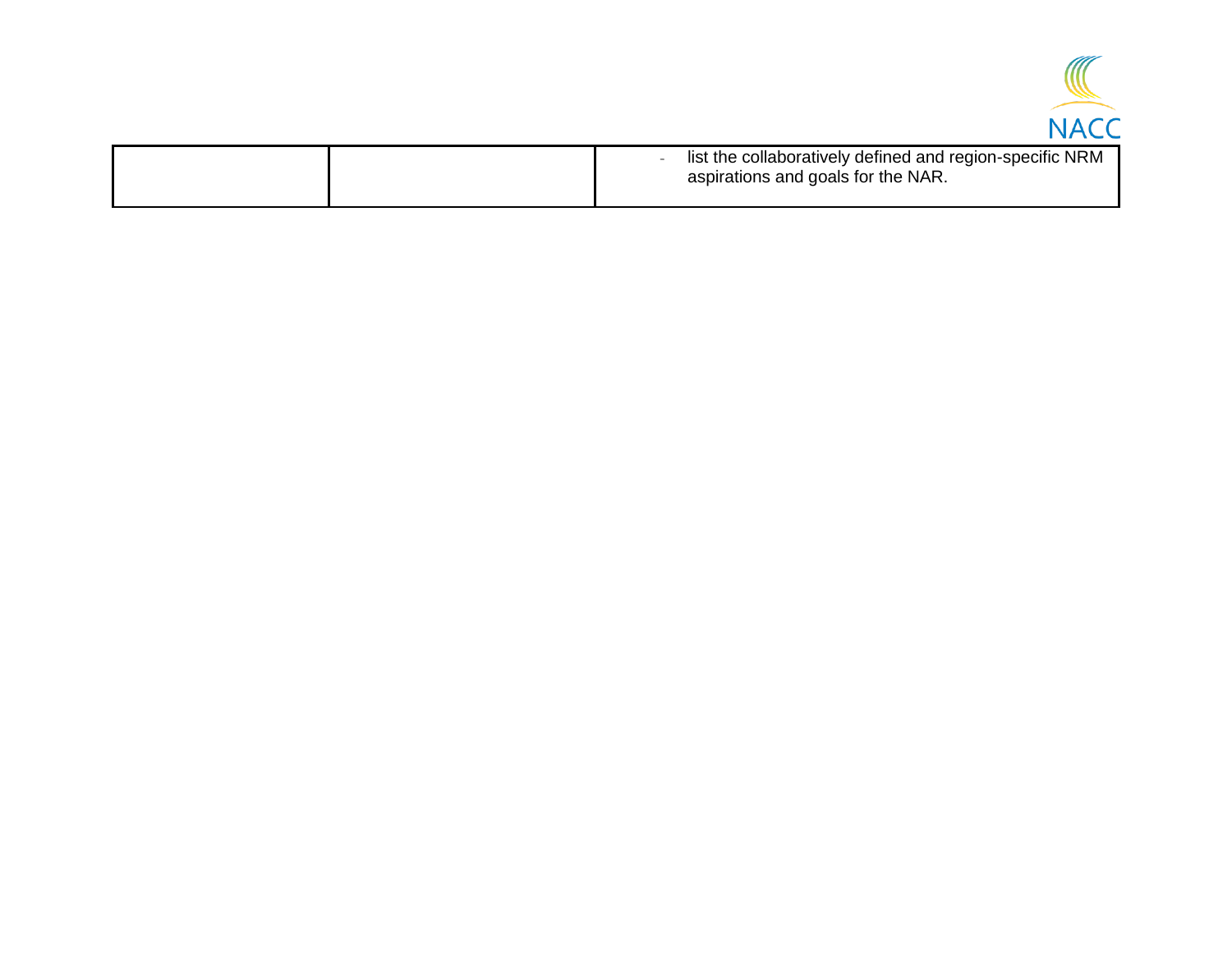

# Appendix: Technical & Data Resources for the Northern Agricultural Region

<span id="page-17-0"></span>

| <b>Theme</b>                                                                                                                                   | <b>Resource</b>                                                                         | <b>Link</b>                                                                                                            |
|------------------------------------------------------------------------------------------------------------------------------------------------|-----------------------------------------------------------------------------------------|------------------------------------------------------------------------------------------------------------------------|
| <b>Biodiversity</b>                                                                                                                            | <b>Australian Fauna Directory</b><br>(taxonomy)                                         | https://biodiversity.org.au/afd/home                                                                                   |
|                                                                                                                                                | Australia's Nature Hub (actions for<br>nature)                                          | https://www.australiasnaturehub.gov.au/                                                                                |
|                                                                                                                                                | <b>Collaborative Australian Protected</b><br>Areas Database (CAPAD)                     | http://www.environment.gov.au/land/nrs/science/capad/2018                                                              |
|                                                                                                                                                | <b>Conservation Advice and Recovery</b><br>Plans (organised by NRM<br>management unit)  | http://www.environment.gov.au/cgi-bin/sprat/public/conservationadvice.pl                                               |
|                                                                                                                                                | <b>Conservation Management Zones</b>                                                    | http://www.environment.gov.au/biodiversity/conservation-management-<br>zones                                           |
| FeralScan – create maps of feral<br>animal occurrence<br>Florabase (lists of conservation taxa<br>by LGA or IBRA, distribution<br>maps, weeds) | https://feralscan.org.au/                                                               |                                                                                                                        |
|                                                                                                                                                |                                                                                         | https://florabase.dpaw.wa.gov.au/                                                                                      |
|                                                                                                                                                | Flora of Australia                                                                      | https://profiles.ala.org.au/opus/foa                                                                                   |
|                                                                                                                                                | Forest cover interactive map                                                            | https://www.agriculture.gov.au/abares/forestsaustralia/forest-data-maps-<br>and-tools/native-forest-data-visualisation |
|                                                                                                                                                | Interim Biogeographic                                                                   | https://florabase.dpaw.wa.gov.au/help/ibra/                                                                            |
|                                                                                                                                                | Regionalisation for Australia<br>(IBRA7) 2018                                           | https://www.environment.gov.au/land/nrs/science/ibra/australias-<br>bioregions-maps                                    |
|                                                                                                                                                | Map environmentally sensitive areas,<br>protected areas, IBRA subregions,<br>Crown land | http://lbp.asn.au/module/enviro#map                                                                                    |
|                                                                                                                                                | <b>Migratory Species</b>                                                                | http://www.environment.gov.au/biodiversity/migratory-species                                                           |
|                                                                                                                                                | National Landcare Program                                                               | http://www.nrm.gov.au/national-landcare-program                                                                        |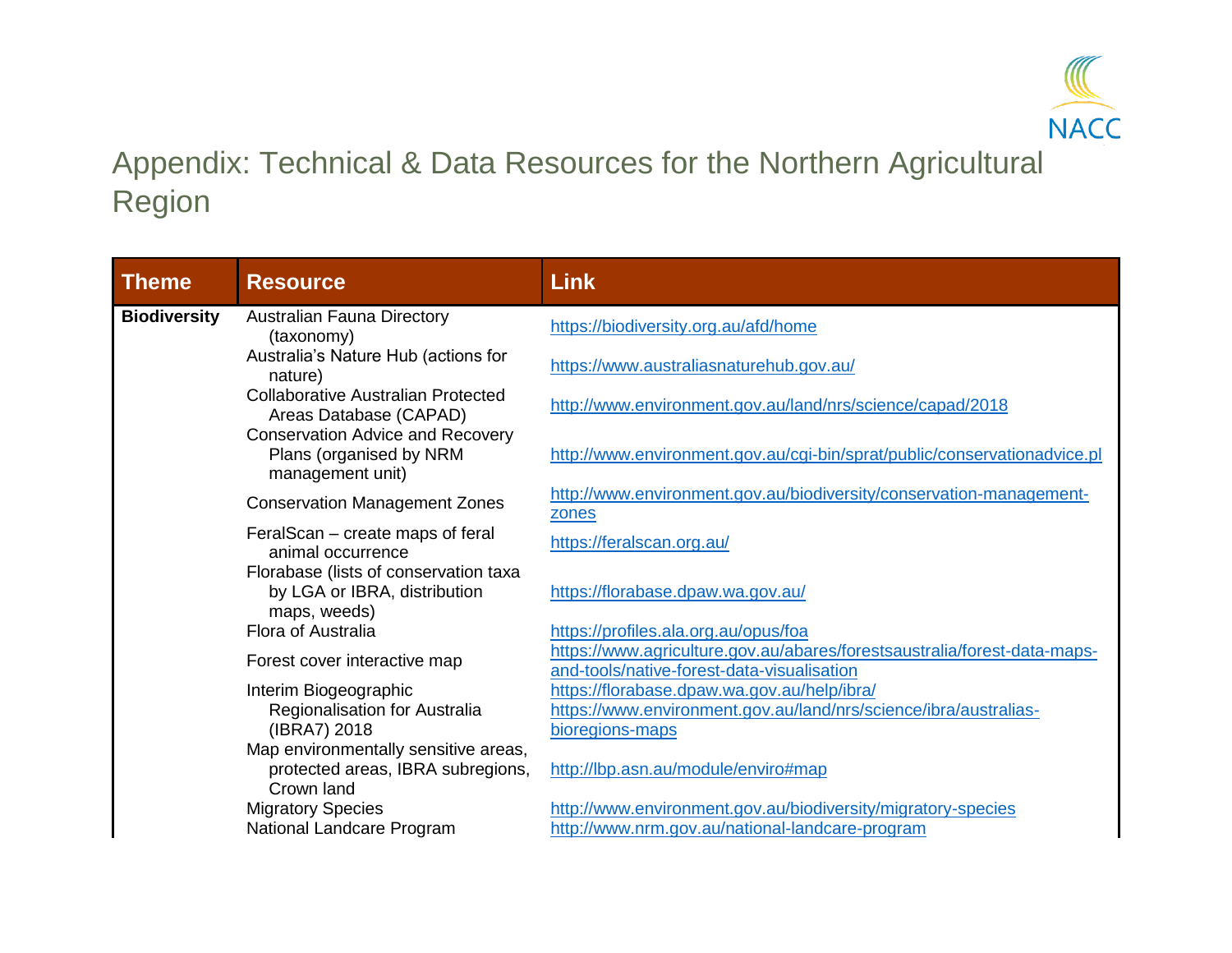

|                         | National Vegetation Information<br>System<br>NatureMap (WA flora and fauna by | http://www.environment.gov.au/land/native-vegetation/national-<br>vegetation-information-system/data-products                               |
|-------------------------|-------------------------------------------------------------------------------|---------------------------------------------------------------------------------------------------------------------------------------------|
|                         | LGA, IBRA, or custom area)                                                    | https://naturemap.dbca.wa.gov.au/                                                                                                           |
|                         | Northern Agricultural Region NRM<br>Plan                                      | https://www.narvis.com.au/                                                                                                                  |
|                         | Pre-European Vegetation Map                                                   | https://researchlibrary.agric.wa.gov.au/gis maps/16/                                                                                        |
|                         | <b>Remnant Native Vegetation Extent</b><br>Map 2016                           | https://researchlibrary.agric.wa.gov.au/gis_maps/18/                                                                                        |
|                         | State of the Environment Report                                               | https://soe.environment.gov.au/                                                                                                             |
|                         | <b>Strategy for the National Reserve</b><br>System 2030                       | https://www.environment.gov.au/system/files/resources/643fb071-77c0-<br>49e4-ab2f-220733beb30d/files/nrsstrat.pdf                           |
|                         | <b>Threatened Species and Ecological</b><br>Communities                       | http://www.environment.gov.au/biodiversity/threatened                                                                                       |
| <b>Climate</b>          | Adapt NRM planning resources                                                  | https://adaptnrm.csiro.au/home                                                                                                              |
| Variability<br>& Change | Canute 3 (estimates of likelihood of<br>coastal flooding)                     | https://shiny.csiro.au/Canute3_0/                                                                                                           |
|                         | Carbon neutral standards for building,                                        | https://publications.industry.gov.au/publications/climate-change/climate-                                                                   |
|                         | organisations, events, etc.<br>Climate Change in Australia                    | change/government/climate-active/publications.html                                                                                          |
|                         | (technical report with high                                                   | https://www.climatechangeinaustralia.gov.au/en/publications-                                                                                |
|                         | resolution figures available for<br>download)                                 | library/figures-and-maps/                                                                                                                   |
|                         |                                                                               | https://www.climatechangeinaustralia.gov.au/                                                                                                |
|                         |                                                                               | https://www.climatechangeinaustralia.gov.au/en/impacts-and-                                                                                 |
|                         |                                                                               | adaptation/ssw-flatlands/                                                                                                                   |
|                         |                                                                               | https://terranova.org.au/repository/southern-and-southwestern-flatlands-<br>nrm-collection/southern-and-south-western-flatlands-data-layers |
|                         | Climate projections for NRM regions                                           | https://www.climatechangeinaustralia.gov.au/en/climate-                                                                                     |
|                         |                                                                               | projections/future-climate/regional-climate-change-explorer/sub-                                                                            |
|                         |                                                                               | clusters/?current=SSWSW&popup=true&tooltip=true                                                                                             |
|                         |                                                                               | https://www.climatechangeinaustralia.gov.au/en/climate-                                                                                     |
|                         |                                                                               | projections/explore-data/about-data/                                                                                                        |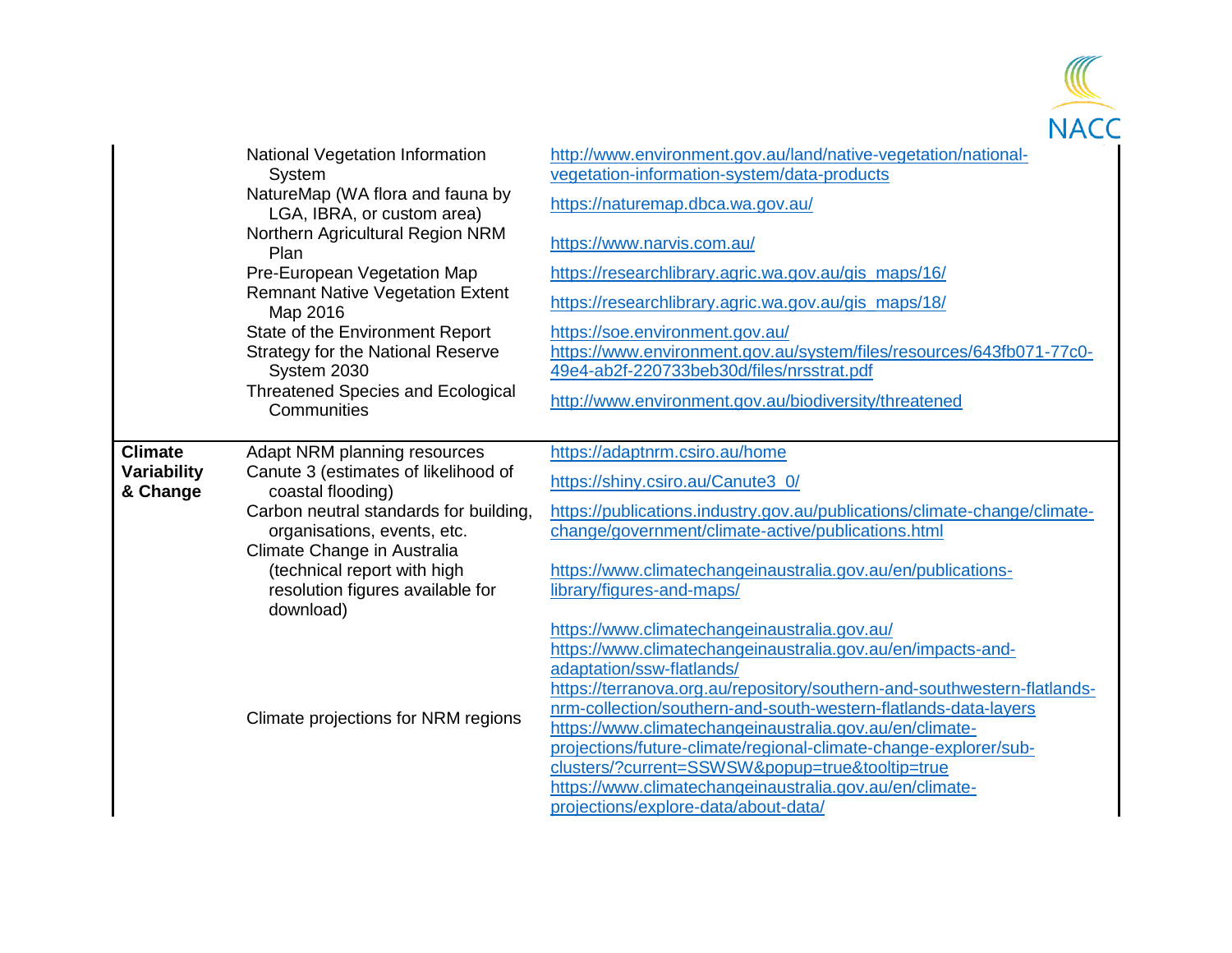Climate projections for farming in WA [https://www.agric.wa.gov.au/climate-change/climate-projections-western-](https://www.agric.wa.gov.au/climate-change/climate-projections-western-australia)Climate projections for rainfall, comparing 1910-1999 with 2000- 2019, maps produced in 2020 CoastAdapt, including Sea Level Rise and You & various sector specific risk assessments Coastal Climate Adaptation Decision Support Tool Historical climate data (limited) from Intergovernmental Panel on Climate Change 5<sup>th</sup> Assessment Report Map average annual rainfall and Monthly summaries of rainfall, drought, temperature, and extreme weather by region or town Historical summaries of extreme weather and weather records (hottest day etc.) National Climate Change Adaptation National Climate Resilience and Time series graphs and historical trend maps of climate variability by region Video of temperature change to 2093 relative to 1850-1900

[australia](https://www.agric.wa.gov.au/climate-change/climate-projections-western-australia) [https://researchlibrary.agric.wa.gov.au/gis\\_maps/3/](https://researchlibrary.agric.wa.gov.au/gis_maps/3/) <https://www.coastadapt.com.au/> [https://www.coastadapt.com.au/climate-change-adaptation-decision](https://www.coastadapt.com.au/climate-change-adaptation-decision-support-c-cads)[support-c-cads](https://www.coastadapt.com.au/climate-change-adaptation-decision-support-c-cads) local climate data (limited) home <http://www.bom.gov.au/climate/data/><br>local weather stations <https://www.ipcc.ch/report/> Long range weather forecasts <http://www.bom.gov.au/climate/outlooks/> p average annual rannal and<br>evapotranspiration <http://lbp.asn.au/module/enviro#map> <http://www.bom.gov.au/climate/current/> [http://www.bom.gov.au/cgi-bin/climate/extremes/extreme\\_maps.cgi](http://www.bom.gov.au/cgi-bin/climate/extremes/extreme_maps.cgi) <http://www.bom.gov.au/climate/extreme/records.shtml> Research Facility publications <https://www.nccarf.edu.au/localgov/resources> Adaptation Strategy 2015 <https://www.environment.gov.au/climate-change/adaptation/strategy><br>Adaptation Strategy 2015 National Greenhouse Gas Inventory [https://www.industry.gov.au/data-and-publications/national-greenhouse](https://www.industry.gov.au/data-and-publications/national-greenhouse-gas-inventory-september-2019)[gas-inventory-september-2019](https://www.industry.gov.au/data-and-publications/national-greenhouse-gas-inventory-september-2019) State of the Climate report 2018 <https://www.csiro.au/en/Showcase/state-of-the-climate> <http://www.bom.gov.au/climate/change/#tabs=Tracker&tracker=timeseries> [https://www.csiro.au/en/Research/OandA/Areas/Assessing-our](https://www.csiro.au/en/Research/OandA/Areas/Assessing-our-climate/ACCESS)[climate/ACCESS](https://www.csiro.au/en/Research/OandA/Areas/Assessing-our-climate/ACCESS)

**NACC**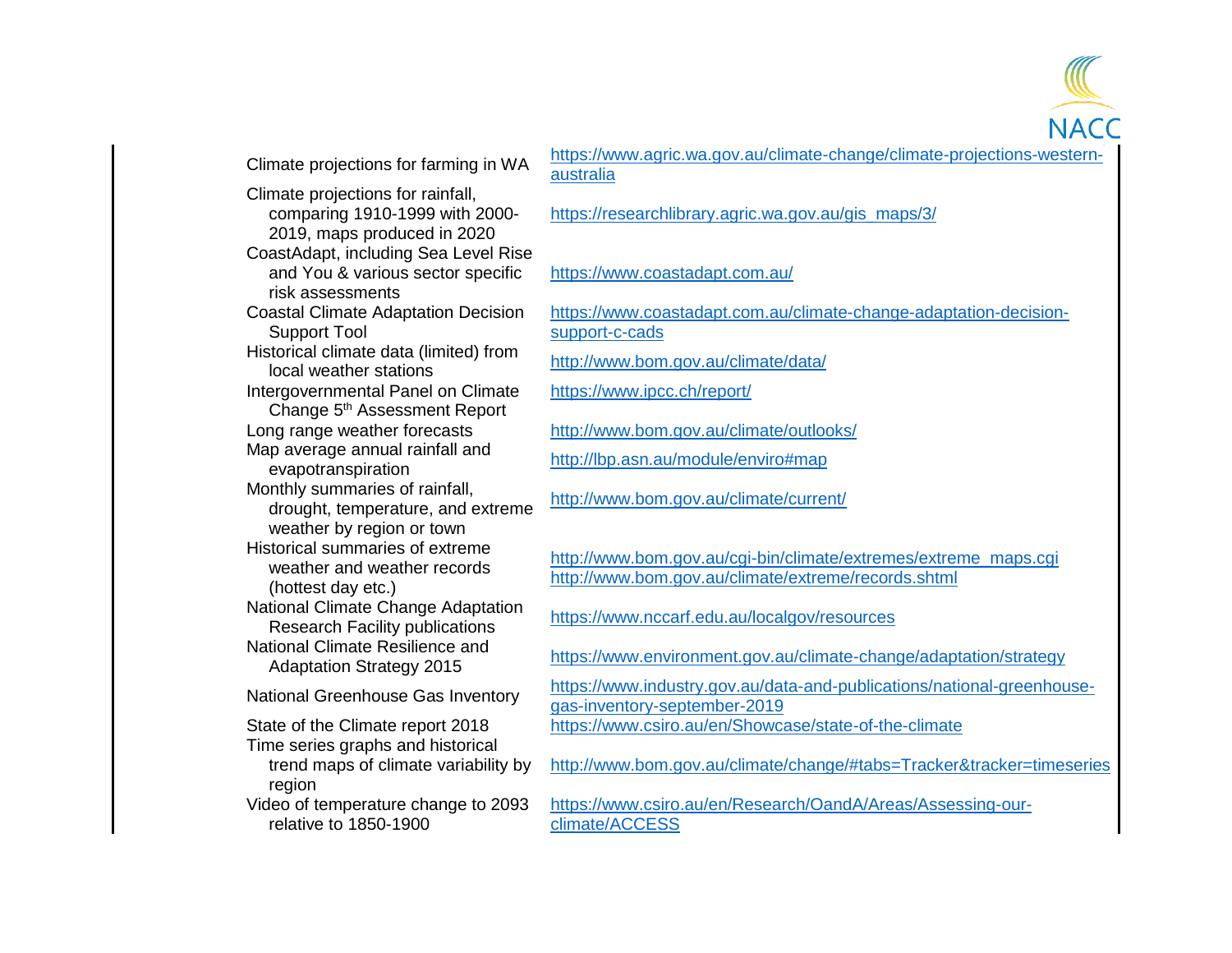

| <b>Coastal &amp;</b><br><b>Marine</b> | Also see Biodiversity and Climate Variability & Change<br>Information on WA's managed<br>fisheries                                                                                                                                                                                                                     | http://www.environment.gov.au/marine/fisheries/wa-managed-fisheries                                                                                                                                                                                                                                                                                                                                                                                                                |
|---------------------------------------|------------------------------------------------------------------------------------------------------------------------------------------------------------------------------------------------------------------------------------------------------------------------------------------------------------------------|------------------------------------------------------------------------------------------------------------------------------------------------------------------------------------------------------------------------------------------------------------------------------------------------------------------------------------------------------------------------------------------------------------------------------------------------------------------------------------|
| Geology &<br><b>Soils</b>             | Advice on managing soils<br>Characteristic Soils Map 2003<br>Interactive map of surface geology,<br>soil landscape zones, and<br>characteristic soils<br>MySoil tool to identify soil types in<br><b>WA</b><br>Soil quality indicators by NRM region                                                                   | https://www.agric.wa.gov.au/climate-land-water/soils/managing-soils<br>https://researchlibrary.agric.wa.gov.au/gis_maps/13/<br>http://lbp.asn.au/module/enviro#map<br>https://www.agric.wa.gov.au/managing-soils/mysoil<br>http://www.soilquality.org.au/au/wa/wa-northern                                                                                                                                                                                                         |
| <b>Land Use</b>                       | Advice on mixed salt-tolerant pasture<br>for addressing dryland salinity<br>Area of land under clearing permit<br>Australian Bureau of Agricultural and<br>Resource Economics and<br>Sciences (agricultural census<br>data, commodity prices)<br>Capability for Annual Pasture Map<br>2013<br>Carbon farming resources | https://www.agric.wa.gov.au/climate-land-water/soils/managing-soils<br>https://www.agric.wa.gov.au/soil-salinity/saltbushes-dryland-salinity-<br>management<br>https://www.der.wa.gov.au/our-work/clearing-permits/27-clearing-permits<br>https://www.agriculture.gov.au/abares<br>https://researchlibrary.agric.wa.gov.au/gis maps/19/<br>https://www.agric.wa.gov.au/climate-land-water/land-use/carbon-farming<br>http://www.cleanenergyregulator.gov.au/ERF/Pages/default.aspx |
|                                       | Farm commodity prices<br>Farm statistics - demographics, farm<br>size, management practices etc.                                                                                                                                                                                                                       | https://www.mla.com.au/prices-markets/market-reports-prices/#<br>https://www.agriculture.gov.au/abares/research-topics/agricultural-<br>commodities/mar-2020<br>http://www.awex.com.au/market-information/awex-wool-market-indicators/<br>http://statistics.mla.com.au/Report/List<br>https://www.abs.gov.au/AUSSTATS/abs@.nsf/DetailsPage/7121.02017-<br>18?OpenDocument                                                                                                          |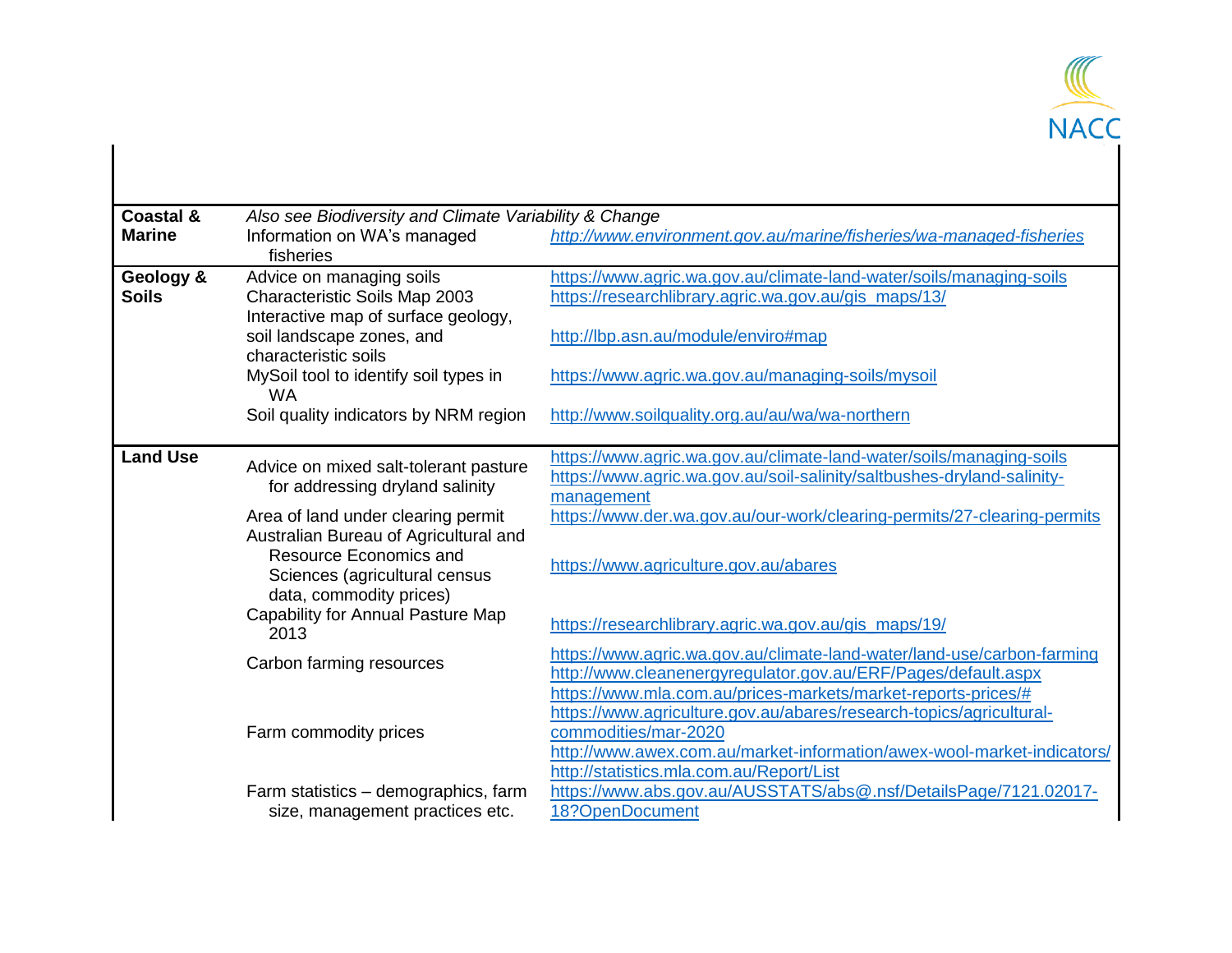

|                 |                                                                                                      | https://www.abs.gov.au/AUSSTATS/abs@.nsf/DetailsPage/4627.02016-                                                                                                         |
|-----------------|------------------------------------------------------------------------------------------------------|--------------------------------------------------------------------------------------------------------------------------------------------------------------------------|
|                 |                                                                                                      | 17?OpenDocument                                                                                                                                                          |
|                 |                                                                                                      | https://www.agriculture.gov.au/abares/research-                                                                                                                          |
|                 | Financial performance of farms WA                                                                    | topics/aboutmyregion/farm-financial-performance-wa#performance-of-                                                                                                       |
|                 |                                                                                                      | broadacre-farms                                                                                                                                                          |
|                 | Fire risk assessment and fire history<br>interactive map                                             | http://lbp.asn.au/module/enviro#map                                                                                                                                      |
|                 | Generalised Land Use Map 2017                                                                        | https://researchlibrary.agric.wa.gov.au/gis_maps/10/                                                                                                                     |
|                 | Generalised Regions Map 2014                                                                         | https://researchlibrary.agric.wa.gov.au/gis_maps/11/                                                                                                                     |
|                 | Identifying bushfire prone areas                                                                     | https://maps.slip.wa.gov.au/landgate/bushfireprone/                                                                                                                      |
|                 | Land Tenure Map 2019                                                                                 | https://researchlibrary.agric.wa.gov.au/gis_maps/3/                                                                                                                      |
|                 | Landgate Land Monitor (salinity, land<br>cover changes 1972-2018)                                    | https://landmonitor.landgate.wa.gov.au/home.php#                                                                                                                         |
|                 | MyCrop apps for identifying<br>production constraints for wheat,<br>barley, canola, oats, and pulses | https://www.agric.wa.gov.au/mycrop                                                                                                                                       |
|                 | MyPaddock tool for estimating the<br>effects of crop problems on<br>expected yields                  | https://www.agric.wa.gov.au/mypaddock                                                                                                                                    |
|                 | Pasture Improvement Initiative<br>(Enrich Project; research on<br>perennial forage shrubs)           | https://pastureimprovementinitiative.com.au/research/enrich/                                                                                                             |
|                 | Planfarm benchmark reports on the<br>financial performance of broadacre<br>farm in WA                | http://www.planfarm.com.au/products/planfarm-benchmarks.html<br>https://www.bankwest.com.au/business/insights/unseasonal-rainfalls-fail-<br>to-dampen-wa-farm-businesses |
|                 | PlanWA interactive land information<br>map (address, zoning, area)                                   | https://www.dplh.wa.gov.au/planwa                                                                                                                                        |
|                 | Potential yield tool for cereals                                                                     | https://www.agric.wa.gov.au/climate-weather/potential-yield-tool                                                                                                         |
|                 | Potentially Arable Areas Map 2016                                                                    | https://researchlibrary.agric.wa.gov.au/gis_maps/20/                                                                                                                     |
| People &        | Aboriginal Heritage Enquiry System                                                                   | https://espatial.dplh.wa.gov.au/AHIS/index.html?viewer=AHIS                                                                                                              |
| <b>Heritage</b> | <b>Australian Bureau of Statistics</b><br><b>Census Data</b>                                         | https://www.abs.gov.au/websitedbs/D3310114.nsf/Home/Census                                                                                                               |
|                 | Map of Aboriginal Heritage Places                                                                    | http://lbp.asn.au/module/enviro#map                                                                                                                                      |